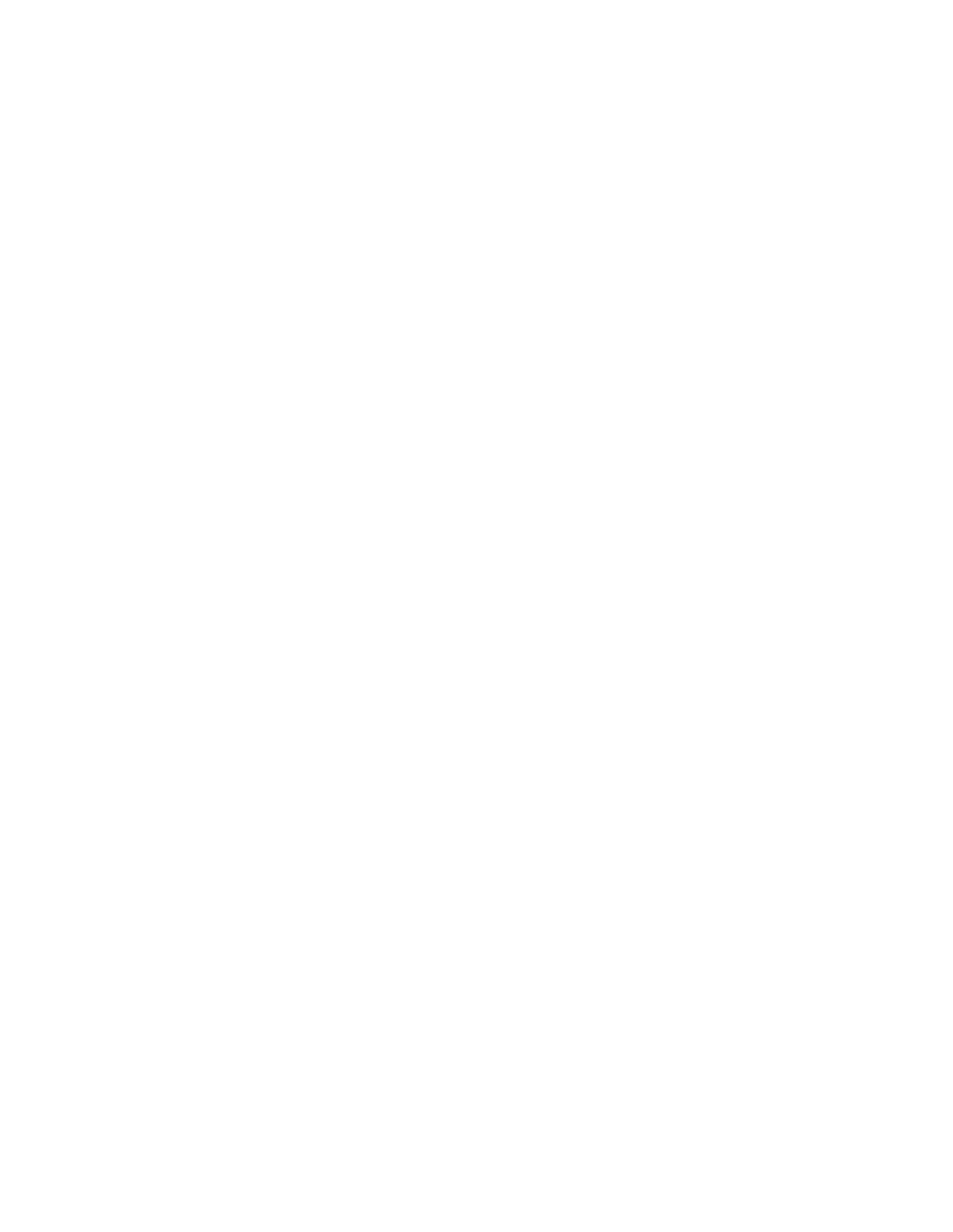## **U.S. PHYSICAL THERAPY, INC. 1300 West Sam Houston Parkway South, Suite 300 Houston, Texas 77042 (713) 297-7000**

# **PROXY STATEMENT ANNUAL MEETING OF STOCKHOLDERS MAY 17, 2011**

## **Proxy Statement**

This Proxy Statement is being provided to stockholders in connection with the solicitation of proxies by the Board of Directors for use at the Annual Meeting of Stockholders (the "Annual Meeting") of U.S. Physical Therapy, Inc. ("USPT" or the "Company") to be held on Tuesday, May 17, 2011 at 9:00 a.m. (central time) at the Company's principal executive offices located at 1300 West Sam Houston Parkway, Suite 300, Houston, Texas, 77042.

## **Proxy Solicitation**

Your vote and proxy are being solicited by our Board of Directors for use at the Annual Meeting. This Proxy Statement and the enclosed proxy card are being mailed on behalf of our Board of Directors on or about April 14, 2011 to all of our stockholders of record as of the close of business on the record date, Thursday, March 31, 2011.

Your presence at the Annual Meeting will not automatically revoke your proxy. You may, however, revoke your proxy at any time prior to its exercise by delivering to us another proxy bearing a later date, by attending the Annual Meeting and voting in person, or by filing a written notice of revocation before the Annual Meeting with Lawrance McAfee, our Assistant Secretary, at our principal executive offices located at 1300 West Sam Houston Parkway South, Suite 300, Houston, Texas 77042. If you receive multiple proxy cards, this indicates that your shares are held in more than one account, such as two brokerage accounts, or are registered in different names. You should vote each of the proxy cards received to ensure that all of your shares are voted.

## **Your Vote is Important**

Whether or not you plan to attend the Annual Meeting, please take time to vote your shares by signing and returning a proxy card as soon as possible.

## **Proposals To Be Voted On and the Board's Voting Recommendations**

The following four proposals are scheduled to be voted on at the Annual Meeting:

- Election of eleven director nominees.
- Approval, by non-binding vote, of executive compensation.
- Recommendation, by non-binding vote, of the frequency of non-binding executive compensation votes.
- Ratification of the appointment of Grant Thornton LLP as our independent registered public accounting firm for 2011.

**YOUR BOARD OF DIRECTORS RECOMMENDS THAT YOU VOTE IN FAVOR OF: THE ELECTION OF EACH OF THE ELEVEN NOMINEES FOR DIRECTOR, THE APPROVAL OF EXECUTIVE COMPENSATION, "THREE YEARS" REGARDING THE FREQUENCY OF STOCKHOLDER NON-BINDING EXECUTIVE COMPENSATION VOTES AND THE RATIFICATION OF THE APPOINTMENT OF GRANT THORNTON LLP AS OUR INDEPENDENT REGISTERED PUBLIC ACCOUNTING FIRM FOR 2011.**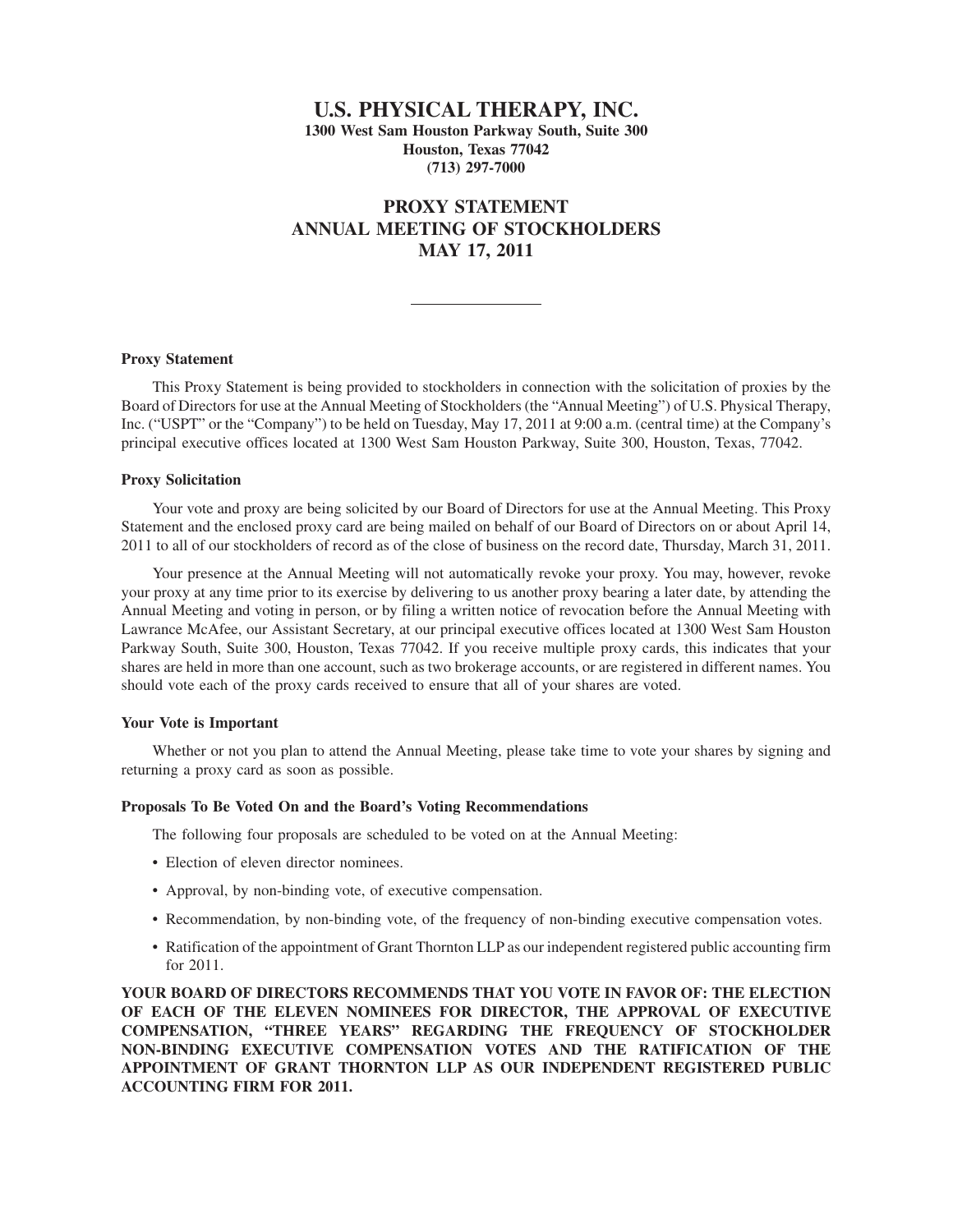## **Important Notice Regarding the Availability of Proxy Materials for the Stockholder Meeting to be Held on May 17, 2011**

We have elected to provide access to our proxy materials both by sending you this full set of proxy materials, including a Notice of 2011 Annual Meeting of Stockholders, proxy card and Annual Report for the year ended December 31, 2010, and by notifying you of the availability of our proxy materials on the Internet. **The Notice of 2011 Annual Meeting of Stockholders, this Proxy Statement, proxy card and Annual Report for the year ended December 31, 2010 are available at http://www.cstproxy.com/USPH/2011.** The materials on the website are searchable, readable and printable and the website does not have "cookies" or other tracking devices which identify visitors. To obtain directions to attend the Annual Meeting and vote in person, please contact Lawrance McAfee, our Assistant Secretary, at 800-530-6285 or via email at investorrelations@usph.com.

## **Who Can Vote:**

All holders of record of our common stock at the close of business on March 31, 2011 are entitled to vote at the Annual Meeting. Holders of our common stock are entitled to one vote per share.

## **Proxies:**

**Properly executed but unmarked proxies will be voted FOR the election of our eleven director nominees, FOR the executive compensation, FOR "three years" as the frequency of non-binding stockholder votes regarding executive compensation, and FOR the ratification of the appointment of Grant Thornton LLP as our independent registered public accounting firm for 2011.** If you "withhold" your vote for any of the director nominees, this will be counted as a vote **AGAINST** that nominee. If any other matters are properly brought before the Annual Meeting, the persons named in the proxy card will vote your shares as directed by a majority of the Board of Directors.

## **Quorum:**

Only shares of our common stock can be voted, with each share entitling its owner to one vote on all matters. The close of business on Thursday, March 31, 2011 ("Record Date") was fixed by the Board of Directors as the Record Date for determination of stockholders entitled to vote at the Annual Meeting. The number of shares of our common stock outstanding on the Record Date was 11,796,676. The presence, in person or by proxy, of at least a majority of the shares outstanding on the Record Date is necessary to constitute a quorum at our Annual Meeting. Abstentions will be treated as present for determining a quorum at the Annual Meeting. If a broker holding your shares in "street" name indicates to us on a proxy card that the broker lacks discretionary authority to vote your shares for all matters at the meeting, we will not consider your shares as present or entitled to vote for any purpose. There is no cumulative voting in the election of directors and, as required by Nevada law, the directors will be elected by a plurality of the votes cast at the Annual Meeting. In addition, the alternative "1 Year," "2 Years" or "3 Years" receiving the greatest number of votes cast by the stockholders, a plurality, will be the stockholders' nonbinding choice as to the frequency of future non-binding executive compensation votes.

## **Cost of Proxy Solicitation:**

We will bear the cost of soliciting proxies. Some of our directors, officers and regular employees may solicit proxies, without additional compensation, personally or by telephone. Proxy materials will also be furnished without cost to brokers and other nominees to forward to the beneficial owners of shares held in their names.

## **Questions and Additional Information:**

You may call our Chief Financial Officer, Lawrance W. McAfee, at 800-580-6285 or email us at investorrelations@usph.com if you have any questions. A copy of our Annual Report on Form 10-K for the year ended December 31, 2010 accompanies this Proxy Statement. **We have filed an Annual Report on Form 10-K for the year ended December 31, 2010 (the "Form 10-K") with the Securities and Exchange Commission (the "SEC"). You may obtain additional copies of the Form 10-K by downloading it from our website at** www.usph.com**, by writing to U.S. Physical Therapy, Inc., 1300 West Sam Houston Parkway South, Suite 300, Houston, Texas 77042, Attention: Lawrance McAfee, Assistant Secretary, or by emailing us at investorrelations@usph.com.**

## **PLEASE VOTE — YOUR VOTE IS IMPORTANT**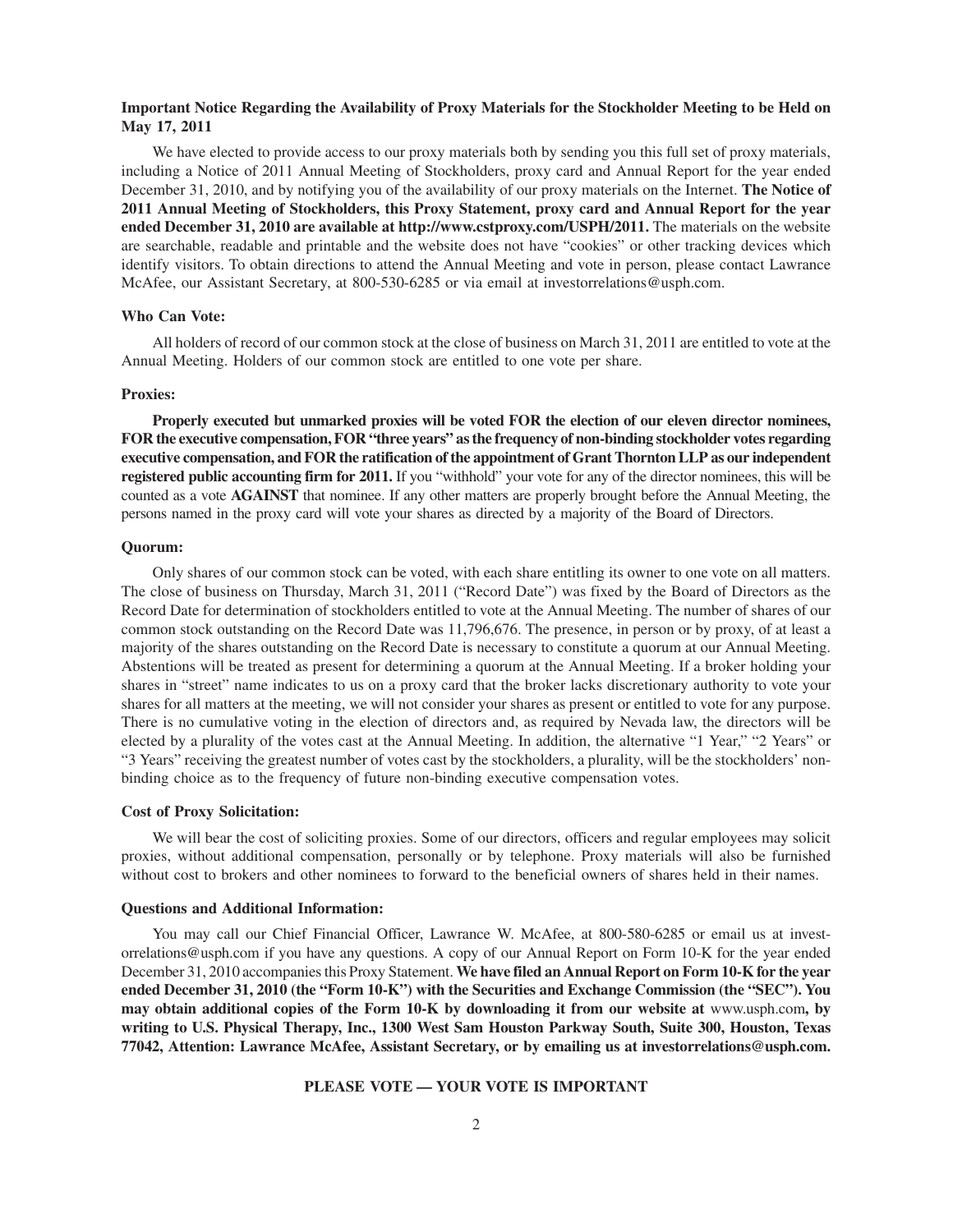## **ITEM 1 — ELECTION OF DIRECTORS**

The accompanying proxy card, unless marked to the contrary, will be voted in favor of the election of Daniel C. Arnold, Christopher J. Reading, Lawrance W. McAfee, Jerald L. Pullins, Mark J. Brookner, Bruce D. Broussard, Harry S. Chapman, Dr. Bernard A. Harris, Jr., Marlin W. Johnston, Reginald E. Swanson and Clayton K. Trier. These eleven nominees are current directors standing for reelection at the Annual Meeting to serve until the next annual meeting of stockholders. In August 2010, Mr. Chapman was appointed to the Board by a recommendation of the Nominating Committee of the Company and approval by the Board of Directors. At that time, Mr. Chapman was also appointed to the Compliance Committee. The Governance and Nominating Committee, which consists solely of directors who are independent under the NASDAQ Marketplace Rules, recommended the eleven directors to the Board of Directors. Based on that recommendation, the Board nominated such directors for election at the Annual Meeting.

The Board of Directors has affirmatively determined that Messrs. Arnold, Brookner, Broussard, Chapman, Johnston, Pullins and Trier, and Dr. Harris are independent under the NASDAQ Marketplace Rules. Messrs. McAfee and Reading, who are officers of the Company, and Mr. Swanson, who is an employee of the Company, were determined not to be independent under the NASDAQ Marketplace Rules. The nominees for director are:

| Nominees:                                      | Age | <b>Director</b><br><b>Since</b> | <b>Position(s)</b> Held                                              |
|------------------------------------------------|-----|---------------------------------|----------------------------------------------------------------------|
|                                                |     |                                 |                                                                      |
|                                                | 81  | 1992                            | Chairman of the Board                                                |
| Christopher J. Reading.                        | 47  | 2004                            | President, Chief Executive Officer and<br>Director                   |
| Lawrance W. McAfee                             | 56  | 2004                            | Executive Vice President, Chief Financial<br>Officer                 |
|                                                |     |                                 | and Director                                                         |
|                                                | 69  | 2003                            | Vice Chairman of the Board                                           |
| Mark J. Brookner                               | 66  | 1990                            | Director                                                             |
|                                                | 48  | 1999                            | Director                                                             |
| Harry S. Chapman **                            | 66  | 2010                            | Director                                                             |
| Dr. Bernard A. Harris, Jr. $\dots \dots \dots$ | 54  | 2005                            | Director                                                             |
| Marlin W. Johnston                             | 79  | 1992                            | Director                                                             |
|                                                | 57  | 2007                            | Director and Managing Director of STAR<br>Physical Therapy, LP (***) |
|                                                | 59  | 2005                            | Director                                                             |

\* Effective May 17, 2011, it is expected that Mr. Pullins will become Chairman of the Board and Mr. Arnold will become Vice Chairman of the Board.

\*\* Mr. Chapman was appointed to the Board of Directors effective August 30, 2010.

\*\*\* STAR Physical Therapy, LP is a subsidiary of the Company.

## **Director Biographies:**

*Daniel C. Arnold* was named our Chairman of the Board on July 6, 2004. Mr. Arnold is a private investor engaged primarily in managing his personal investments. He previously served as Chairman of the Board of Trustees of the Baylor College of Medicine.

*Christopher J. Reading* was promoted to President and Chief Executive Officer and elected to our Board effective November 1, 2004. Prior to 2004, Mr. Reading served as our Chief Operating Officer since joining us in 2003. From 1990 to 2003, Mr. Reading served in various executive and management positions with HealthSouth Corporation where most recently he served as Senior Vice President of Operations responsible for over 200 facilities located in 10 states. Mr. Reading is a physical therapist.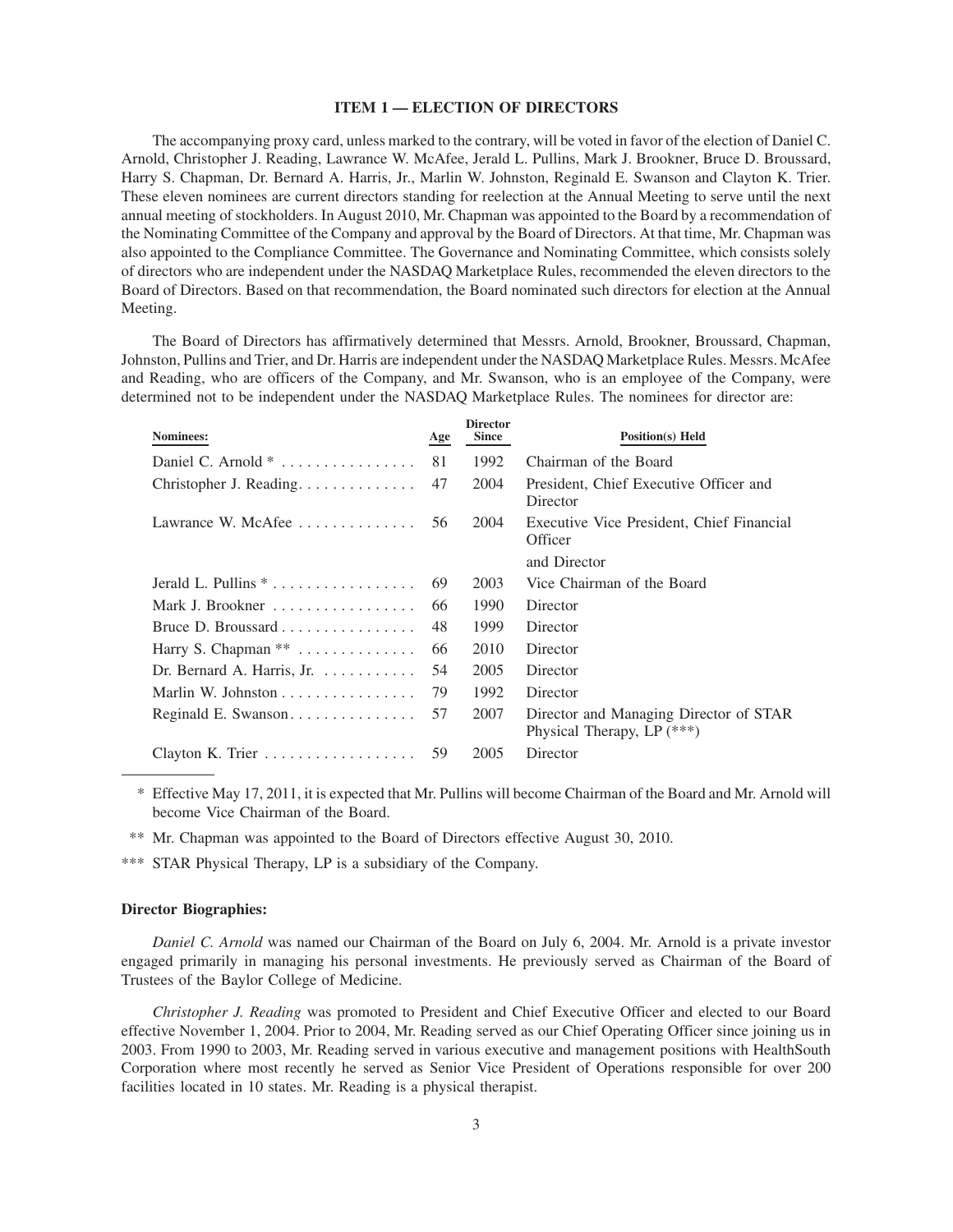*Lawrance W. McAfee* was promoted to Executive Vice President and elected to our Board effective November 1, 2004. Mr. McAfee also serves as our Chief Financial Officer, a position he has held since joining us in 2003. Mr. McAfee's prior experience includes having served as Chief Financial Officer of three public companies and President of two private companies.

*Jerald L. Pullins* has served on our Board since 2003. He is currently engaged in the development and management of private enterprises in the healthcare field. From October 2007 to the present, Mr. Pullins has been the Managing Member of SeniorCare Homes, LLC, which develops, owns and operates supervised, residential homes for senior citizens with Alzheimers, dementia and other memory impairment conditions. From 2007 to present, he has also served as Chairman of the Board of Directors of Pet Partners, LLC, a private enterprise involved in the acquisition and management of primary care, small animal veterinary hospitals.

*Mark J. Brookner* has served on our Board since August 1998. Mr. Brookner is currently a private investor. He served as our Chief Financial Officer from 1992 to 1998 and as our Secretary and Treasurer during portions of that period.

*Bruce D. Broussard* has served on our Board since 1999. Since February 2008, Mr. Broussard has been Chief Executive Officer of U.S. Oncology, Inc., a division of McKesson Corporation. Prior to that time, since November 2005, Mr. Broussard was the President of U.S. Oncology, Inc. From August 2000 through October 2005, he was the Chief Financial Officer of U.S. Oncology, Inc. From December 1997 to August 2000, Mr. Broussard was the Chief Executive Officer of HarborDental Properties, a dental development company specializing in free-standing upscale dedicated dental buildings. Mr. Broussard served as the Chief Financial Officer for Regency Health Services, Inc., a national chain of nursing homes and provider of long-term health services formerly listed on the New York Stock Exchange, from 1996 to 1997 and as a Director and Chief Financial Officer for Sun Health Care Group, a health care provider, from 1993 to 1996.

*Harry S. Chapman* has served on our Board since August 30, 2010. Mr. Chapman is the Chairman and Chief Executive Officer of Chapman Schewe, Inc., a healthcare insurance and employee benefits consulting firm. Previously, he served as a Corporate Senior Vice-President and Managed Care Officer of CIGNA's South Central Region, with responsibility for HMO and PPO plans in several states. Mr. Chapman's experience also includes having served as head of EQUICOR's Health Plan and sales operation in Houston and as a Regional Vice-President for Lincoln National Insurance Company's Central Region.

*Dr. Bernard A. Harris* joined our Board on August 23, 2005. From 2001, Dr. Harris has been President and Chief Executive Officer of Vesalius Ventures, a venture capital firm that invests in early stage medical informatics and technology. From 2006, Dr. Harris has served as a Class III director of Sterling Bancshares, Inc., a bank holding company. From 1996 to 2001, he served as Chief Medical Officer and Vice President for Space Hab, an aerospace company. Dr. Harris is a former astronaut, having completed two space shuttle missions. He completed his residency in Internal Medicine at the Mayo Clinic and trained as a flight surgeon at the Aerospace School of Medicine at Brooks Air Force Base.

*Marlin W. Johnston* has served on our Board since 1992. Mr. Johnston has been a management consultant with Tonn & Associates, a management consulting firm, since 1993. During 1992 and 1993, Mr. Johnston served as a management consultant to the Texas Department of Health and the Texas Department of Protective and Regulatory Services.

*Reginald E. Swanson* joined our Board on September 6, 2007. Mr. Swanson is Managing Director of STAR Physical Therapy, LP, a subsidiary of the Company. Mr. Swanson is founder of STAR Physical Therapy, LLC, and from 1997 to 2007, was its president and managing member. He is a licensed athletic trainer and has been involved with sports medicine and physical therapy for over 25 years.

*Clayton K. Trier* joined our Board on February 23, 2005. Mr. Trier is a private investor. He was a founder and former Chairman and Chief Executive Officer of U.S. Delivery Systems, Inc., from 1993 to 1997, which developed the first national network providing same-day delivery service. Before it was acquired in 1996, U.S. Delivery was listed for two years on the New York Stock Exchange.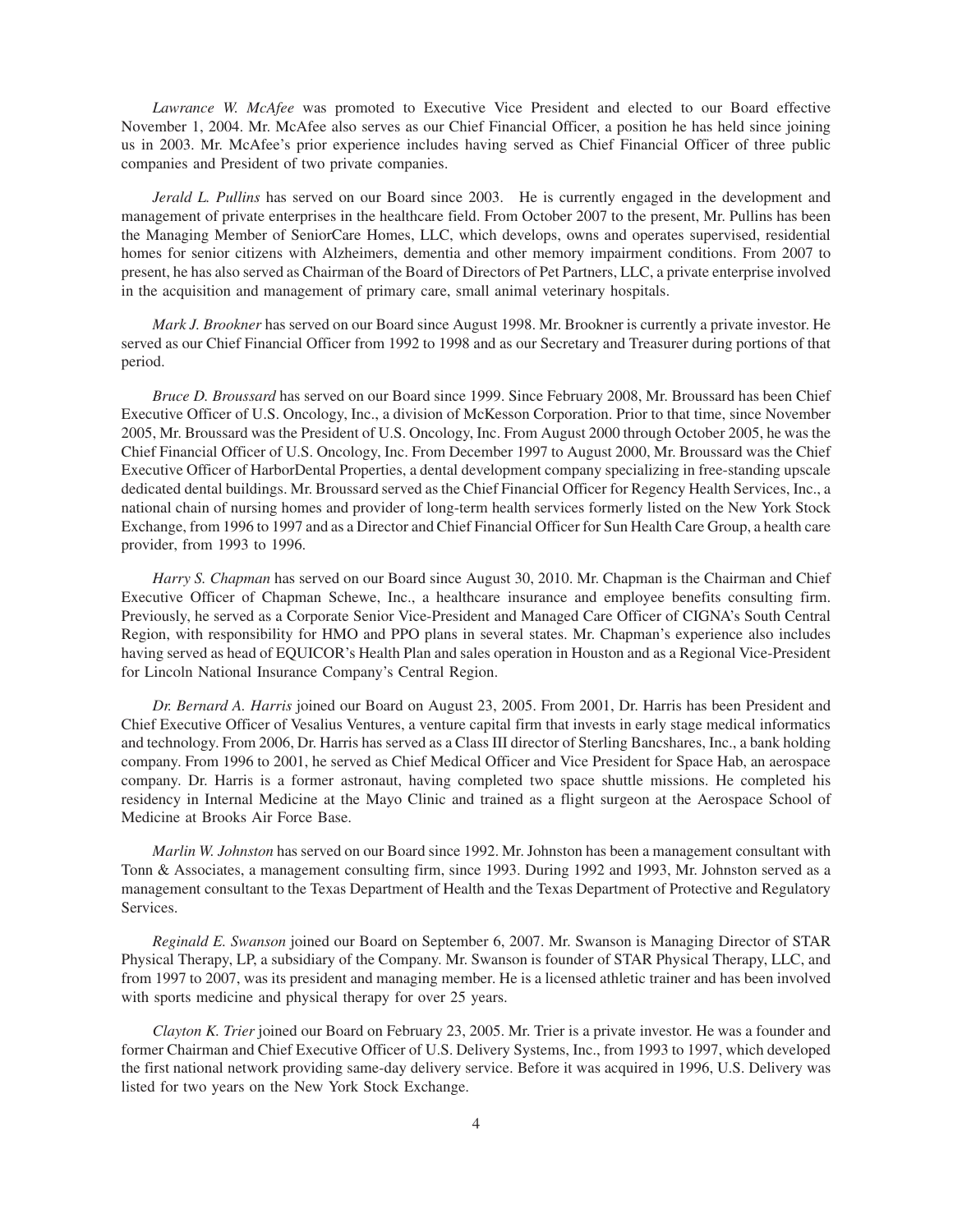The persons named on the proxy card will vote FOR all of the nominees for director listed above unless you withhold authority to vote for one or more of the nominees. Under current regulations, a broker is prohibited from voting for directors without receiving instructions from you. As required by Nevada law, nominees will be elected by a plurality of the votes cast at the Annual Meeting. Abstentions and broker non-votes will not be treated as a vote for or against any particular nominee and will not affect the outcome of the election of directors. Continental Stock Transfer & Trust Co. will tabulate the votes cast by proxy or in person at the Annual Meeting.

All of our nominees have consented to serve as directors. Our Board has no reason to believe that any of the nominees will be unable to act as a director. However, if any director is unable to serve, the Board may designate a substitute. If a substitute nominee is named, the persons named on the proxy card will vote FOR the election of the substitute nominee.

# **THE BOARD OF DIRECTORS RECOMMENDS THAT THE STOCKHOLDERS VOTE FOR THE ELECTION OF THE ELEVEN NOMINEES FOR DIRECTOR NAMED IN THIS PROXY STATEMENT.**

## **CORPORATE GOVERNANCE AND BOARD MATTERS**

## **Board Leadership Structure**

Our Board is led by an independent Chairman and Vice-Chairman. Mr. Reading, our Chief Executive Officer, Mr. McAfee, our Executive Vice President and Chief Financial Officer, and Mr. Swanson, the managing director of our subsidiary, STAR Physical Therapy, LP, are members of the Board who are not independent. We believe the leadership structure enhances the accountability of the executive management to the Board. Because eight members of our Board are considered independent, we believe the Board is independent from management. Further, separating the Chairman and Chief Executive Officer roles allows Mr. Reading to focus his efforts on running our business and managing the Company in the best interest of our stockholders while we are able to benefit from prior experiences of our independent Board members, especially our Chairman and Vice Chairman.

## **Board Oversight of Risk**

Our management is responsible for the Company's day-to-day risk management activities. Our Board, which functions in an oversight role in risk management, focuses on understanding the nature of the risks inherent in our business, including our operations, strategic directions and overall risk management systems. Our Board receives periodic updates on our business operations, financial results, strategy and specific risks related to our business. These updates are primarily communicated through presentations by management at Board meetings and through discussions with appropriate management compliance and audit personnel at the meetings of the Board's Audit Committee and Compliance Committee.

In addition, our approach to compensation practices and policies applicable to employees throughout our Company is consistent with that followed for our named executive officers and, accordingly, we believe the practices and policies are not reasonably likely to have a material adverse effect on our Company. See "Compensation Discussion and Analysis."

#### **Independent Directors**

The Board has affirmatively determined the Messrs. Arnold, Brookner, Broussard, Chapman, Johnston, Pullins and Trier, and Dr. Harris have no relationship with the Company or its subsidiaries that would interfere with the exercise of independent judgment in carrying out the responsibilities of a director and are independent, as defined in the NASDAQ Marketplace Rules. Specifically, the Board determined that the foregoing eight nominees are "independent" as defined in Rule 4200 of the NASDAQ Marketplace Rules, and that the directors comprising the Company's Audit Committee are "independent" as defined in Rule 10A-3(b)(1) under the Securities Exchange Act of 1934 (as amended, the "Exchange Act").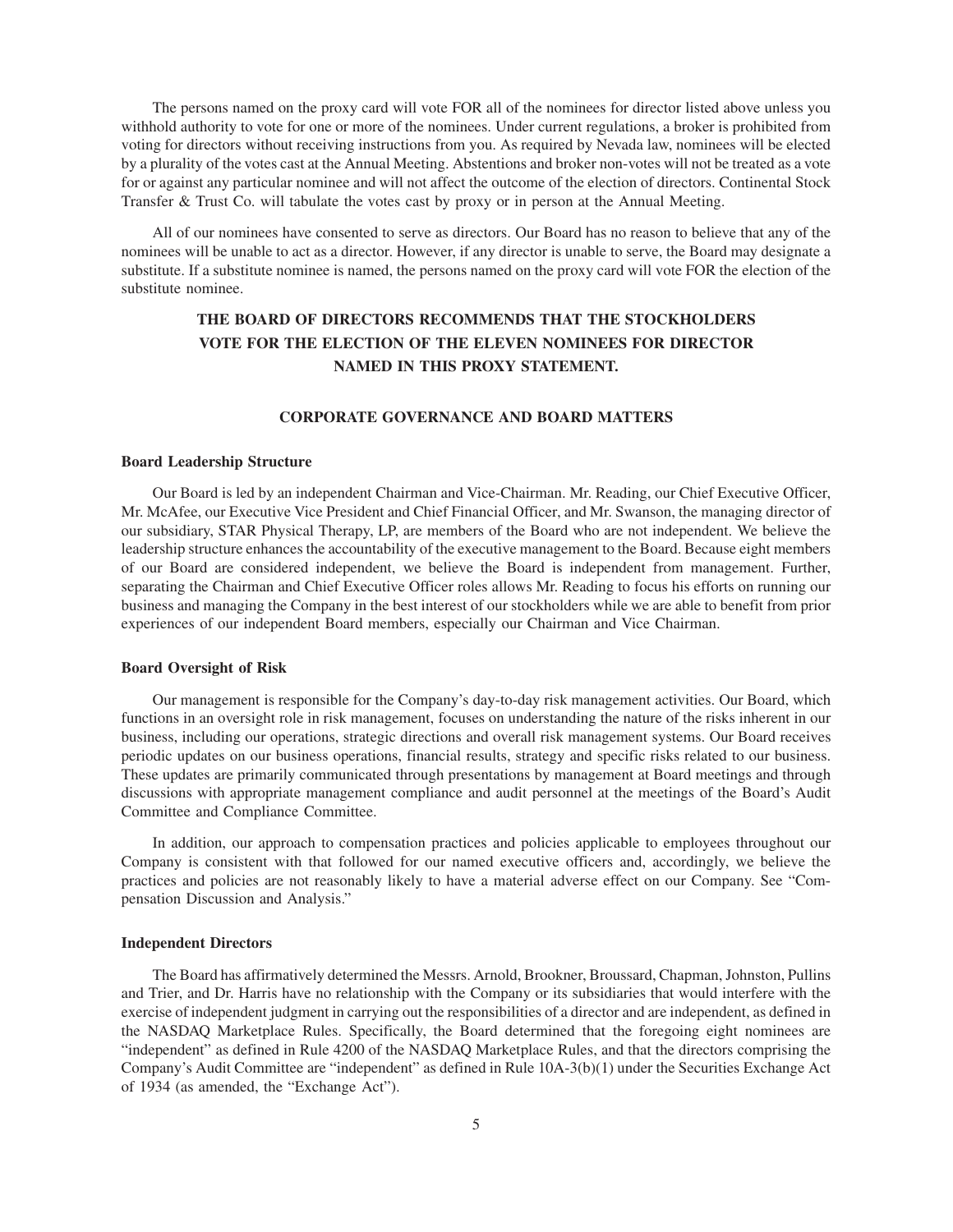#### **Attendance at Board Meetings and Board Committees**

The Board of Directors conducts its business through its meetings and through meetings of certain committees of the Board of Directors. The Board of Directors is comprised of a majority of independent directors as required by the NASDAQ Marketplace Rules.

The Board has the following standing committees: (i) Governance and Nominating, (ii) Corporate Compliance (sub-committee of the Audit Committee), (iii) Compensation, and (iv) Audit Committees. During 2010, the Board of Directors met 7 times, the Governance and Nominating Committee met 3 times, the Corporate Compliance Committee met 4 times, the Compensation Committee met 5 times and the Audit Committee met 7 times. With the exception of Mr. Kosberg and Dr. Harris, each of our directors participated in at least 75% of the aggregate meetings of the Board of Directors. All members of the various committees participated in at least 75% of the meetings for the committees on which they served.

These committees are constituted as follows:

## *Governance and Nominating Committee*

The Governance and Nominating Committee currently consists of Messrs. Pullins (Chairman), Arnold, Broussard and Trier, all of whom have been determined to be "independent," as defined in the NASDAQ Marketplace Rules. The function of the committee is to select, screen and recommend to the full Board nominees for election as directors, including any nominees proposed by stockholders who have complied with the procedures described below. The committee also has ongoing responsibility for oversight review of Board performance and ensuring each Board member's continuing commitment to the Board and the Company's goals and objectives. Additional functions include regularly assessing the appropriate size of the Board, and whether any vacancies on the Board are expected due to retirement or otherwise. In the event that vacancies are anticipated, or otherwise arise, the committee will consider various potential candidates for director. Candidates may come to the attention of the committee through current Board members, stockholders, or other persons. The committee may also hire third parties to identify, to evaluate, or to assist in identifying or evaluating potential nominees should it be determined necessary. The committee is required to meet at least annually and operates under a written charter, a copy of which is available on our website at www.usph.com.

*Nomination Criteria.* In its consideration of Board candidates, the Governance and Nominating Committee considers the following criteria: the candidate's general understanding of the health care sector, marketing, finance and other disciplines relevant to the success of a publicly-traded company; strategic business contacts and regard or reputation in the community, industry and civic affairs; financial, regulatory and business experience; integrity, honesty and reputation; size of the Board of Directors; and regulatory obligations. In the case of incumbent directors whose terms of office are set to expire, the committee reviews each such director's overall service to the Company during said director's terms, including the number of meetings attended, level of participation, quality of performance, and whether the director continues to meet the independence standards set forth in the applicable SEC rules and regulations and the NASDAQ Marketplace Rules. In the case of new director candidates, the questions of independence and financial expertise are important to determine which roles can be performed by the candidate, and the committee preliminarily determines whether the candidate meets the independence standards set forth in the SEC rules and regulations and the NASDAQ Marketplace Rules, and the level of the candidate's financial expertise. Candidates are first screened by the committee, and if approved by the committee, then they are screened by other members of the Board. The full Board approves the final nomination(s) based on recommendations from the committee. The Chairman of the Board, acting on behalf of the full Board, will extend the formal invitation to become a nominee of the Board of Directors. Qualified candidates for membership on the Board will be considered without regard to race, color, religion, sex, ancestry, national origin or disability.

*Stockholder Nomination Procedures.* The Governance and Nominating Committee will consider director candidates recommended by the stockholders. Generally, for a stockholder of the Company to make a nomination, he or she must give written notice to our Corporate Secretary so that such notice is received at least 120 calendar days prior to the first anniversary of the date the Company's proxy statement is sent to the stockholders in connection with the previous year's annual meeting of stockholders. If no annual meeting of stockholders was held in the previous year (or if the date of the annual meeting of stockholders was changed by more than 30 calendar days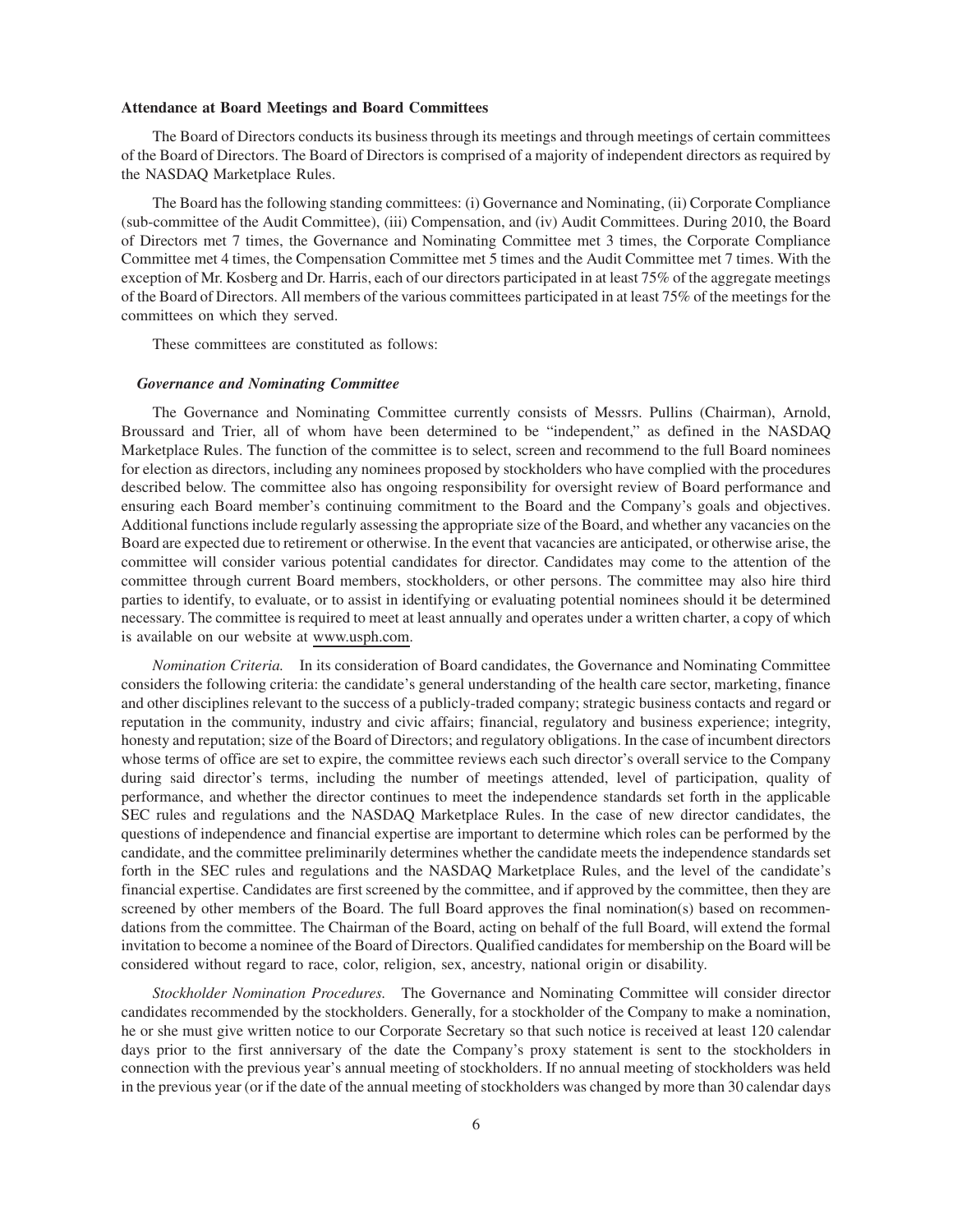from the date of the previous year's annual meeting), the notice must be received by the Company within a reasonable period prior to the time the Company begins to print and send its proxy materials for the applicable annual meeting. The stockholder's notice must set forth as to each nominee: (i) the name, age, business address and residence address of such nominee, (ii) the principal occupation or employment of such nominee, (iii) the number of shares of our common stock which are beneficially owned by such nominee, and (iv) any other information relating to such nominee that may be required under federal securities laws to be disclosed in solicitations of proxies for the election of directors (including the written consent of the person being recommended as a director candidate to being named in the proxy statement as a nominee and to serve as a director if elected). The stockholder's notice must also set forth as to the stockholder giving notice: (i) the name and address of such stockholder and (ii) the number of shares of our common stock which are beneficially owned by such stockholder.

If the information supplied by the stockholder is deficient in any material aspect or if the foregoing procedure is not followed, the chairman of the applicable annual meeting may determine that such stockholder's nomination should not be brought before the meeting and that such nominee is not eligible for election as a director of the Company. The committee will not alter the manner in which it evaluates candidates, including the minimum criteria set forth above, based on whether or not the candidate was recommended by a stockholder.

## *Corporate Compliance Committee*

The Corporate Compliance Committee is a sub-committee of the Audit Committee, and consists of four independent directors. The current members of the committee are Messrs. Johnston (Chairman) and Brookner, Chapman, and Dr. Harris, all of whom have been determined to be "independent," as defined in the NASDAQ Marketplace Rules. Mr. Chapman was added to this committee on August 30, 2010. The committee has general oversight of our Company's compliance with the legal and regulatory requirements regarding healthcare operations. The Chairman of the committee is provided with information regarding calls received on the Company's compliance hotline and reports findings to the committee. The committee relies on the expertise and knowledge of management, especially our Compliance Officer ("CO"), who regularly communicates with the Chairman of the Committee, and other compliance, management, operations and/or legal personnel. The committee meets at least two times a year and as necessary to carry out its responsibilities and reports periodically to the Board of Directors regarding its actions and recommendations. The committee reviews and assesses the activities and findings of clinic internal audits, reviews reports of material noncompliance and reviews and approves corrective actions proposed by management.

## *Compensation Committee*

The current members of the Compensation Committee are Messrs. Arnold (Chairman), Broussard, Pullins and Trier all of whom have been determined to be "independent," as defined in the NASDAQ Marketplace Rules and SEC regulations. As more fully described in the Compensation Committee Charter, which can be found on our website at www.usph.com, the committee is responsible for, among other things:

- establishing goals and objectives relevant to incentive compensation awards (annual and long-term) for the Chief Executive Officer and other senior executive officers of the Company;
- evaluating the Chief Executive Officer's and other senior executive officers' performance and the overall corporate performance in light of these goals and objectives and approve any incentive compensation for such executives;
- determining any periodic adjustments to be made in the Chief Executive Officer's and other senior executive officers' base salary level based on the committee's evaluation thereof;
- for officers of the Company other than the senior executives, reviewing the proposed salary levels and annual adjustments thereto and the incentive compensation plans formulated by senior management and the annual bonus payments to be made thereunder, and providing input and advice to senior management with respect to these compensation decisions;
- approving all executive perquisites and any special benefit plans to be made available to senior executive officers;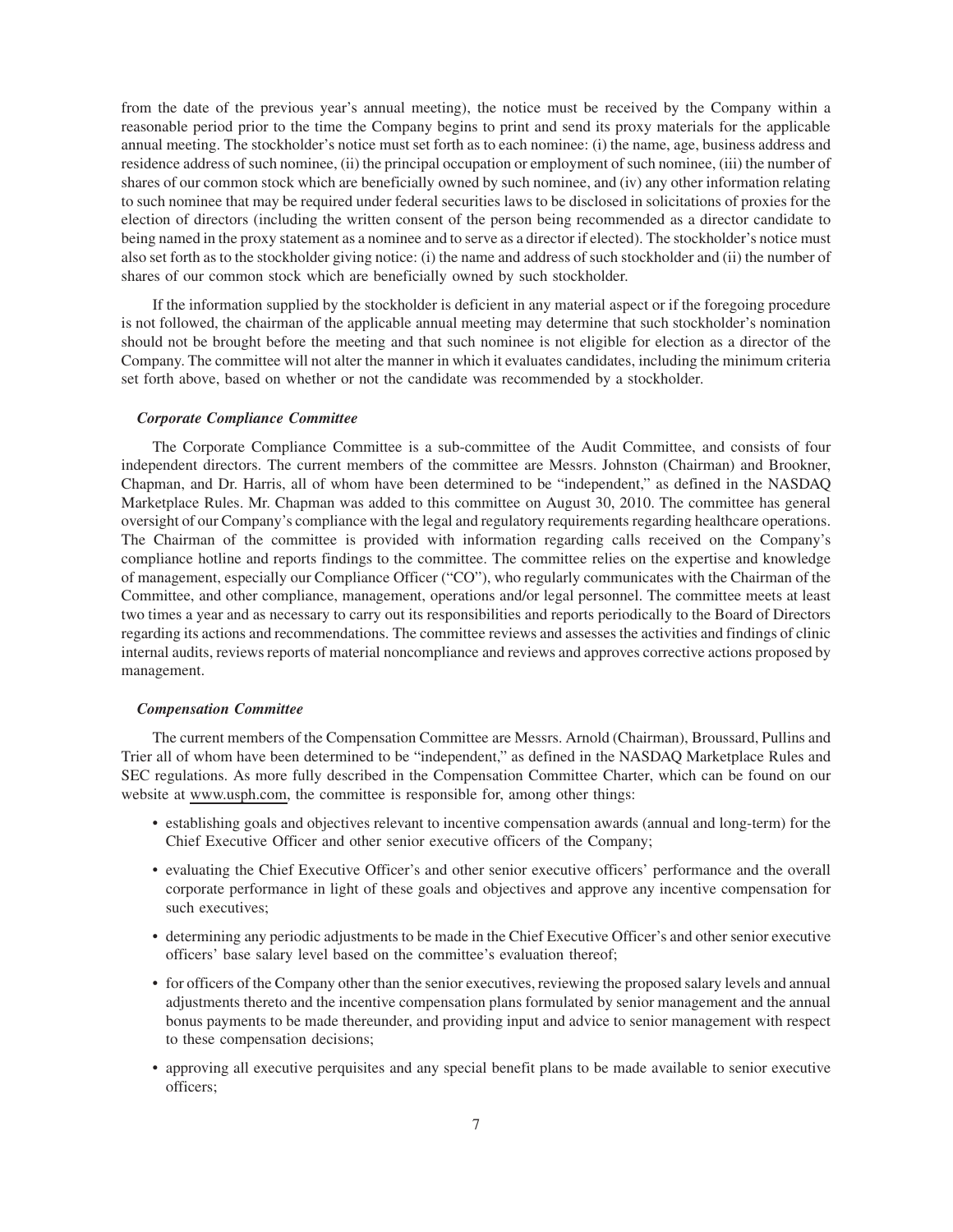- advising on compensation of non-employee members of the Board;
- administering the Company's equity compensation plans and approving grants to executive officers, employees, directors, and consultants under such plans;
- reviewing the Compensation Discussion and Analysis to be included in the Company's annual proxy statement as required by the rules of the SEC and recommending to the Board of Directors whether such Compensation Discussion and Analysis should be included in the annual proxy statement; and
- annually reviewing the committee's performance of its responsibilities and duties and reviewing and reassessing the adequacy of the Compensation Committee Charter and recommending to the Board of Directors any necessary revisions/improvements to the Charter that the committee considers appropriate.

The committee may delegate its responsibilities to subcommittees of one or more directors. The committee meets at least two times a year to carry out its responsibilities. The Named Executives Officers are not permitted to be present during any deliberations or voting with respect to his or her compensation. The committee's processes and procedures for determining executive compensation are described below under "Compensation Discussion and Analysis."

## *Audit Committee*

The Audit Committee currently consists of Messrs. Trier (Chairman), Brookner, Harris, Johnston and Pullins. Our Board of Directors has determined that Messrs. Brookner, Trier and Pullins are "audit committee financial experts" under the rules of the SEC. As more fully described in the Audit Committee Charter, which can be found on our website, www.usph.com, the committee is responsible for, among other things:

- overseeing our financial reporting processes, including the quarterly reviews and annual audits of our financial statements by the independent auditors;
- the appointment, compensation, retention and oversight of the work of the independent auditors;
- pre-approving audit and permitted non-audit services, and related fees and terms of engagement, provided by the independent auditors; and
- reviewing with management and independent auditors issues relating to disclosure controls and procedures and internal control over financial reporting.

The Audit Committee Charter requires that the committee consist of at least three independent members of our Board and that the committee meet at least four times per year on a quarterly basis. Each member of the Audit Committee has been determined to be "independent," as defined in the NASDAQ Marketplace Rules and the rules of the SEC.

## **Codes of Conduct and Procedures Regarding Related Party Transactions**

### *Codes of Conduct*

Our Board has approved and we have adopted a Code of Business Conduct and Ethics for our officers and all employees, and an additional Code of Business Conduct and Ethics which is applicable to our directors. The Codes are available on our website at www.usph.com. Our Board, or a committee of its independent members, is responsible for reviewing and approving or rejecting any requested waivers to the Codes, as such waivers may apply to our directors and officers. Any waivers of these Codes for directors, officers and employees will be disclosed in a Form 8-K filed with the SEC, which will be available on the SEC's website at www.sec.gov. The Code applicable to directors requires each director to disclose to the Board any interest he or she may have in a potential transaction, arrangement or agreement to which the Company is or will be a party, and refrain from participating directly or indirectly in the transaction unless the Board approves such participation with all interested directors abstaining from the consideration and deliberation of, and any votes concerning, such matter.

Our Board has further approved and we have adopted an additional Code of Business Conduct and Ethics, applicable to our Chief Executive Officer, Chief Financial Officer and senior financial officers, relating to dealings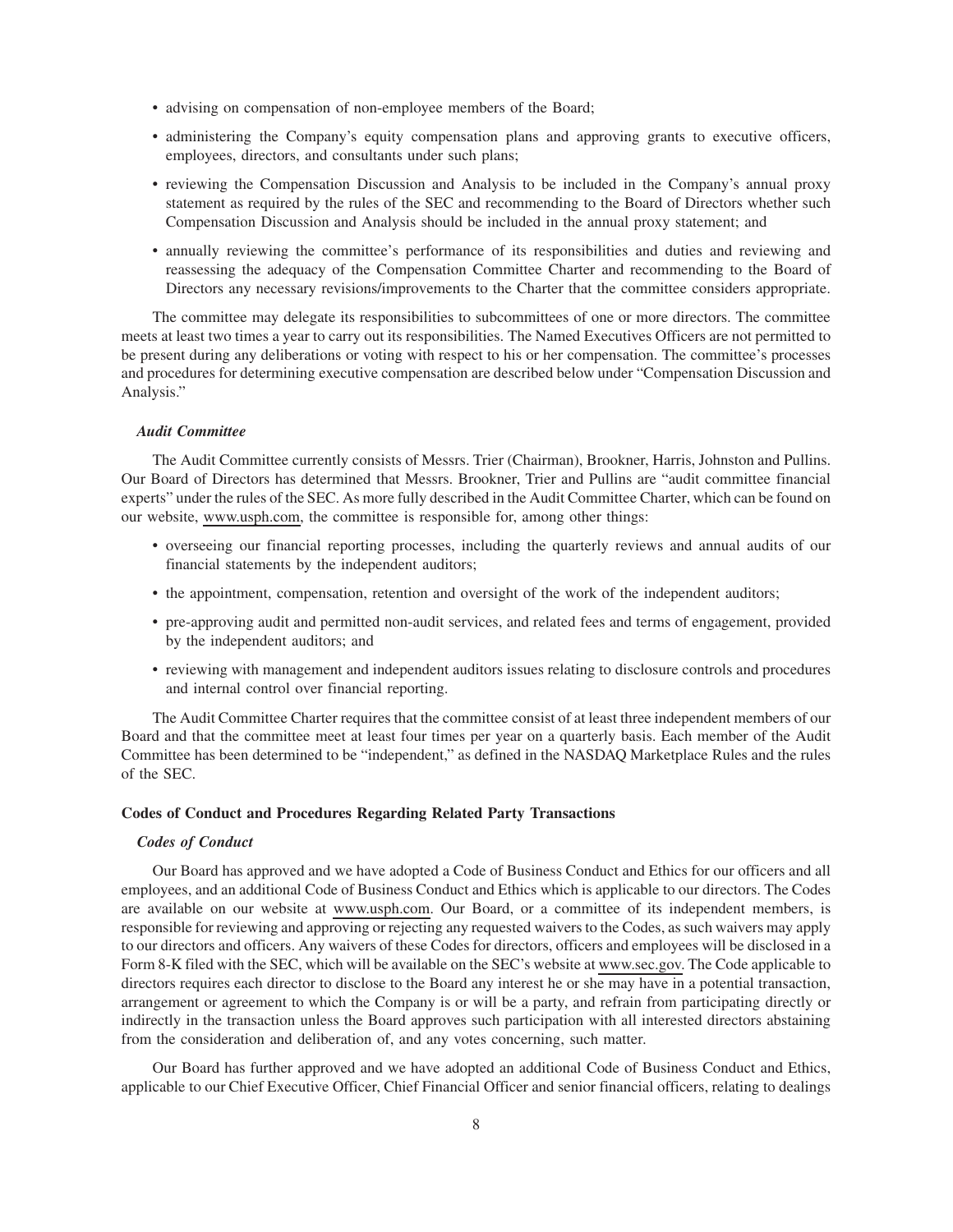with our auditors and the preparation of our financial statements and other disclosures made to the public under SEC rules and regulations. This Code is available on our website at www.usph.com. The Board, or a committee of its independent members, is responsible for reviewing and approving or rejecting any requested waivers from and amendments to this Code. Neither the Board, nor a committee of its independent members received any requests for waivers or amendments to the Code in 2010, and none were granted. Any waivers from and amendments to the Code will be disclosed in a Form 8-K filed with the SEC, which will be available on the SEC's website at www.sec.gov. The Code requires the officers to disclose directly to the Audit Committee any conflicts of interest, including any material transaction or relationship involving a potential conflict of interest.

## *Certain Relationships and Related Transactions*

The charter of the Audit Committee requires that the Audit Committee review and approve all insider and affiliated party transactions. There were no insider or affiliated party transactions brought to the Audit Committee in 2010.

## **Communications with the Board of Directors and Attendance at Annual Meeting**

The Board of Directors maintains an informal process for stockholders to communicate with the Board of Directors. Stockholders wishing to communicate with the Board of Directors should send any communication to our Corporate Secretary, at our principal executive offices, 1300 West Sam Houston Parkway South, Suite 300, Houston, Texas 77042. Any such communication must state the number of shares beneficially owned by the stockholder making the communication. The Corporate Secretary will forward such communication to the full Board of Directors or to any individual director or directors to whom the communication is directed unless the communication is unduly hostile, threatening, illegal or similarly inappropriate, in which case the Corporate Secretary has the authority to discard the communication or take appropriate legal action regarding the communication.

Although the Company does not have a formal policy requiring them to do so, all of the members of our Board of Directors are encouraged to attend our annual meeting of stockholders. At the 2010 annual meeting, all directors were in attendance.

## **Compensation of Directors**

For 2010, each of our non-employee directors received \$7,500 per quarter ("Retainer Fee") for serving as a member of our Board of Directors and, beginning in February 2010, were paid \$1,000 for each Audit and Compensation Committee meeting and \$500 for each Governance & Nominating and Compliance Committee meeting attended in person or telephonically (hereinafter referred to as "Meeting Fees"). Each of the Chairmen of the Audit Committee and Compliance Committee is paid a \$5,000 annual fee and the Chairman of the Board is paid a \$20,000 annual chairman fee (hereinafter all referred to as "Chairman Fees"). Directors are also reimbursed for their out-of-pocket travel and related expenses incurred in attending Board and committee meetings. Directors who are also our employees are not compensated separately for serving on our Board. In addition, in May 2010, each of the non-employee directors elected at the 2010 annual meeting received a grant of 3,250 shares of restricted stock vesting quarterly through March 2011. Upon his appointment to the Board, Mr. Chapman was granted 6,000 shares of restricted stock vesting quarterly through June 2011.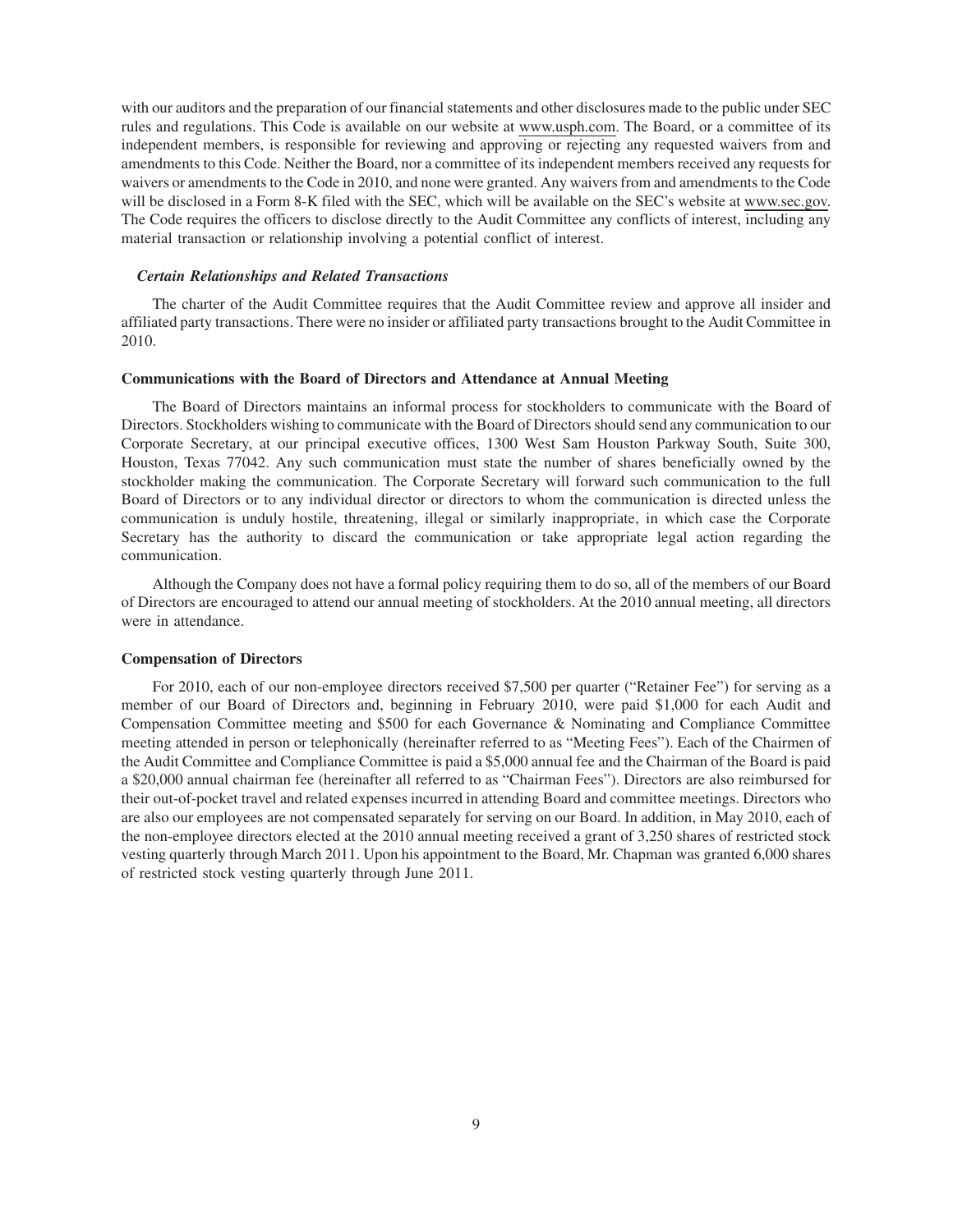## **Director Compensation Table**

The following table discloses the cash, equity awards and other compensation earned, paid or awarded, as the case may be, to each of the Company's directors who are not Named Executive Officers during the fiscal year ended December 31, 2010.

| Name                             | <b>Fees</b><br><b>Earned</b><br>or Paid<br>in $Cash(1)$ | <b>Stock</b><br>Awards(2) | Option<br>Awards | <b>Non-Equity</b><br>Incentive Plan<br><b>Compensation</b> | Change in<br><b>Pension</b><br>Value and<br><b>Nonqualified</b><br><b>Deferred</b><br><b>Compensation</b><br><b>Earnings</b> |    | <b>All Other</b><br>Compensation | Total     |
|----------------------------------|---------------------------------------------------------|---------------------------|------------------|------------------------------------------------------------|------------------------------------------------------------------------------------------------------------------------------|----|----------------------------------|-----------|
| Daniel C. Arnold                 | \$55,500                                                | \$56,518                  | $S-$             | $S-$                                                       | S—                                                                                                                           | S  |                                  | \$112,018 |
| Mark J. Brookner $\ldots \ldots$ | \$39,500                                                | \$56,518                  | $s-$             | $S-$                                                       | S—                                                                                                                           | \$ |                                  | \$96,018  |
| Bruce D. Broussard               | \$35,000                                                | \$56,518                  | $s-$             | S—                                                         | $S-$                                                                                                                         | S  |                                  | \$91,518  |
| Harry S. Chapman                 | \$ 8,000                                                | \$96,960                  | $\frac{S}{2}$    | $S-$                                                       | $s-$                                                                                                                         | \$ |                                  | \$104,960 |
| Dr. Bernard A. Harris, Jr        | \$38,500                                                | \$56,518                  | $s-$             | $S-$                                                       | $\frac{\ }{s-}$                                                                                                              | \$ |                                  | \$95,018  |
| Marlin W. Johnston $\ldots$      | \$45,000                                                | \$56,518                  | $S-$             | $S-$                                                       | $\frac{\ }{s-}$                                                                                                              | \$ |                                  | \$101,518 |
| J. Livingston Kosberg $(3)$      | \$15,000                                                | -S                        | $S-$             | $S-$                                                       | $\frac{\ }{s-}$                                                                                                              | \$ |                                  | \$15,000  |
| Jerald L. Pullins $\ldots$       | \$41,500                                                | \$56,518                  | $S-$             | $S-$                                                       | S—                                                                                                                           | S  |                                  | \$98,018  |
| Reginald E. Swanson $(4)$        | S                                                       |                           |                  | $S-$                                                       | $S-$                                                                                                                         |    | \$207,184                        | \$207,184 |
| Clayton K. Trier                 | \$45,500                                                | \$56,518                  |                  | S—                                                         |                                                                                                                              |    |                                  | \$102,018 |
|                                  |                                                         |                           |                  |                                                            |                                                                                                                              |    |                                  |           |

(1) Includes Retainer Fees, Chairman Fees and Meeting Fees.

The directors have the following outstanding stock options as December 31, 2010. All stock options are fully vested and exercisable.

**Name**

- (3) Mr. Kosberg term ended on May 18, 2010, the date of the last annual meeting and, he did not stand for reelection.
- (4) Other compensation represents salary and car allowance received by Mr. Swanson in his role as Managing Director of STAR Physical Therapy, LP, a subsidiary of the Company. During 2010, Mr. Swanson did not receive any additional compensation for being a director.

<sup>(2)</sup> Stock awards were granted as restricted stock under the terms of the Company's Amended and Restated 1999 Stock Option Plan. For each individual with the exception of Mr. Chapman, restrictions lapsed as to 812 shares on June 30, 2010, 813 shares on September 30, 2010, 812 shares on December 31, 2010 and 813 shares on March 31, 2011. For Mr. Chapman, restrictions lapsed as to 1,500 on each of September 30, 2010, December 31, 2010 and March 31, 2011; with the remaining 1,500 lapsing on June 30, 2011. Amounts shown are the grant date fair value of the awards computed in accordance with FASB ASC Topic 718 which amounted to \$16.16 for Mr. Chapman and \$17.39 for the other individuals. Assumptions used in the calculation of these amounts are included in "Note 9 — Equity Based Plans" to our Annual Report on Form 10-K for the year ended December 31, 2010 filed with the SEC on March 10, 2011.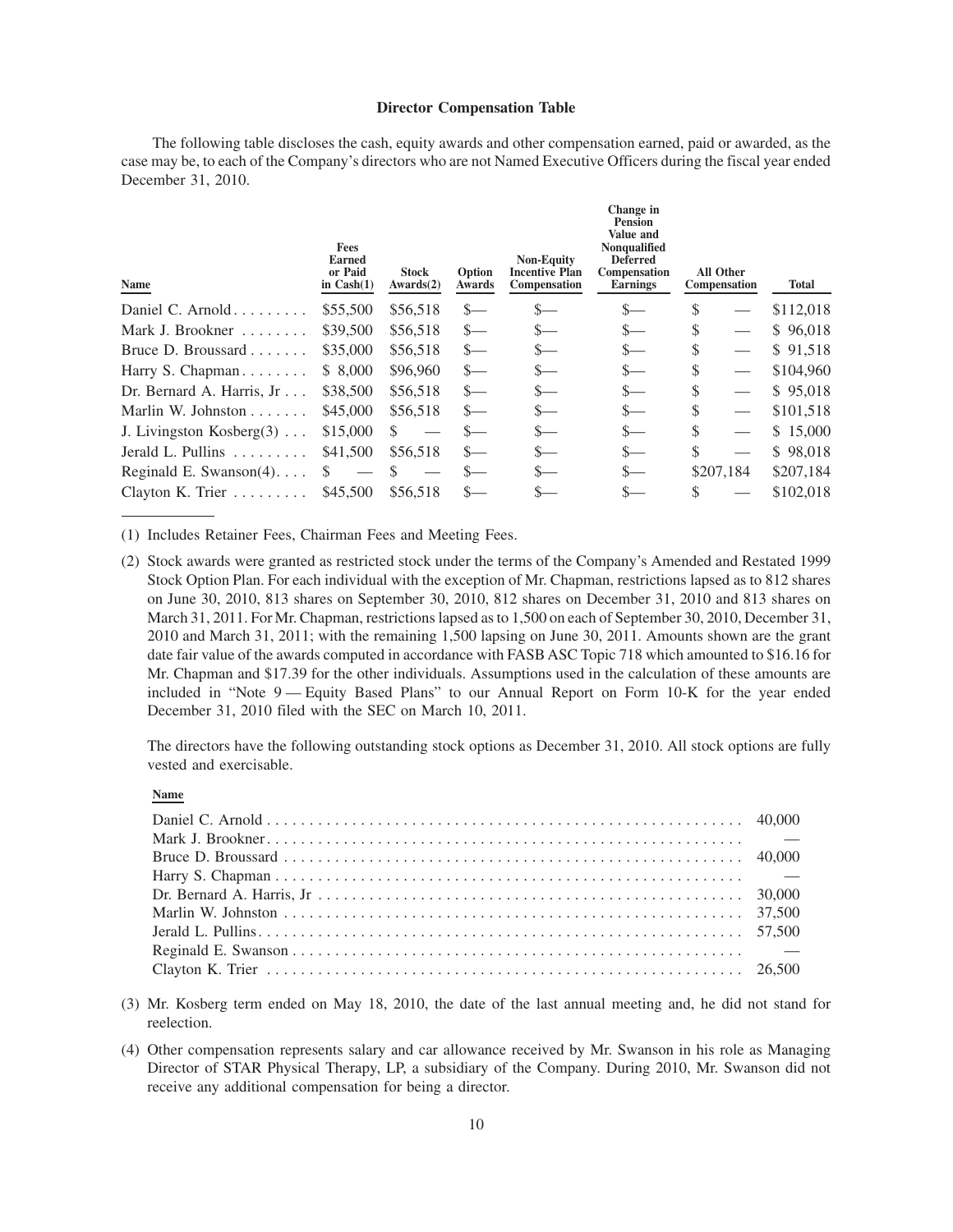## **STOCK OWNERSHIP**

## **Stock Owned by Directors, Nominees and Executive Officers**

The following table shows the number and percentage of shares of our common stock beneficially owned by our directors, executive officers named in the Summary Compensation Table and all directors and executive officers as a group as of March 31, 2011. Each person has sole voting and investment power for the shares shown below unless otherwise indicated.

| <b>Name of Beneficial Owner</b>                                                                                               | Number of<br><b>Shares</b><br>Owned(1) | <b>Right</b> to<br>Acquire(2) | Percent of<br><b>Common</b><br><b>Stock</b> |
|-------------------------------------------------------------------------------------------------------------------------------|----------------------------------------|-------------------------------|---------------------------------------------|
| Directors:                                                                                                                    |                                        |                               |                                             |
| Chairman of the Board                                                                                                         | 136,252                                | 40,000                        | $1.2\%$                                     |
| President, Chief Executive Officer and Director                                                                               | 290,000(3) 250,000                     |                               | $2.4\%$                                     |
| Lawrance W. McAfee<br>Executive Vice President, Chief Financial Officer and<br>Director                                       | 168,300(4)                             | 95,000                        | $1.4\%$                                     |
| Vice Chairman of the Board                                                                                                    | 74,250                                 | 57,500                        | *                                           |
| Mark J. Brookner                                                                                                              | 82,250(5)                              |                               | *                                           |
|                                                                                                                               | 21,239                                 |                               | *                                           |
|                                                                                                                               | 6,000(6)                               |                               |                                             |
|                                                                                                                               | 35,050                                 | 30,000                        | *                                           |
|                                                                                                                               | 60,240                                 | 32,500                        | *                                           |
|                                                                                                                               | 65,942(7)                              |                               | $\ast$                                      |
| Non-Director Executive Officers:                                                                                              | 39,750                                 | 26,500                        | *                                           |
| Glenn D. McDowell $\ldots$ $\ldots$ $\ldots$ $\ldots$ $\ldots$ $\ldots$ $\ldots$ $\ldots$ $\ldots$<br>Chief Operating Officer | 30,419(4)                              |                               | *                                           |
| All directors and executive officers as a group (12 persons)                                                                  | 1,009,692                              | 531,500                       | 8.2%                                        |

\* Less than 1%.

- (1) Includes shares of our common stock subject to outstanding options that are currently exercisable or exercisable through May 30, 2011. None of the shares are pledged.
- (2) Number of shares of our common stock (of the total beneficially owned) that can be acquired through stock options exercisable through May 30, 2011.
- (3) Includes 28,125 restricted shares with a quarterly vesting schedule as to the lapse of restrictions thereof with 1,875 shares vesting quarterly with the next vesting date of June 30, 2011 and continuing through December 31, 2014. Also includes 7,500 restricted shares with a quarterly vesting schedule as to the lapse of restrictions thereof with 2,500 vesting quarterly with the next vesting date of June 30, 2011 and continuing through December 31, 2011.
- (4) Includes 18,750 restricted shares with a quarterly vesting schedule as to the lapse of restrictions thereof with 1,250 shares vesting quarterly with the next vesting date of June 30, 2011 and continuing through December 31, 2014. Also includes 6,253 restricted shares with a quarterly vesting schedule as to the lapse of restrictions thereof with 2,083 vesting quarterly with the next vesting date of June 30, 2011 and September 30, 2011 and 2,087 on December 31, 2011.
- (5) Includes 39,250 shares of our common stock owned directly by Mr. Brookner and 43,000 shares of common stock held in various trusts of which Mr. Brookner is the trustee.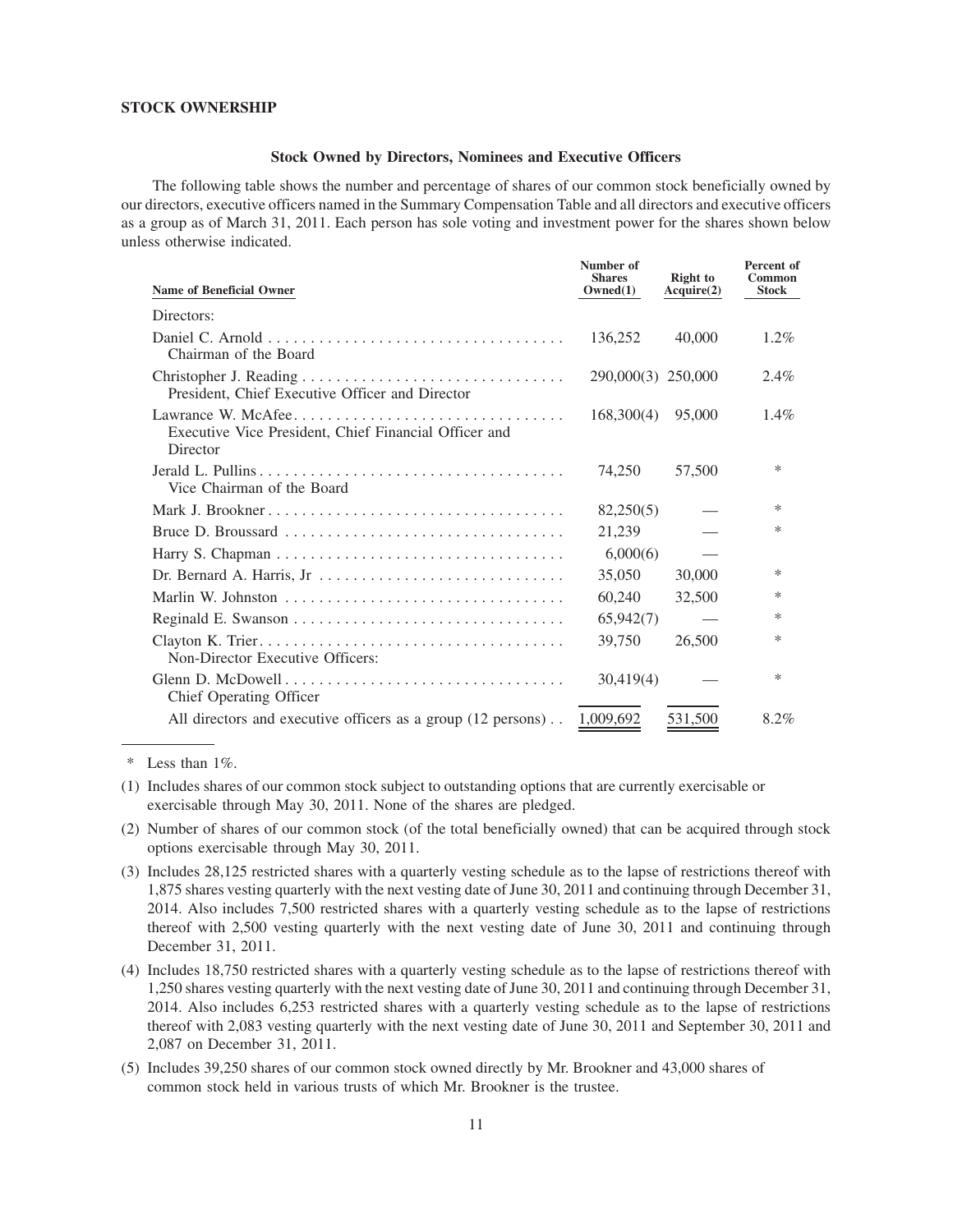- (6) Includes 1,500 restricted shares in which restrictions lapse on June 30, 2011.
- (7) Includes 62,942 shares of our common stock held by the Regg E. Swanson Revocable Trust of which Mr. Swanson is the trustee and beneficiary. Also includes 3,000 shares of our common stock held directly by Mr. Swanson.

## **Stock Owned by Certain Beneficial Holders**

The table below shows the ownership of our shares of common stock by persons known to us to beneficially own more than 5% of our common stock. The information is based on the most recent statements filed with the SEC on Schedule 13G, submitted to us by those persons.

| Name and Address of Beneficial Owner                                                                                                 | Amount and<br>Nature of<br><b>Beneficial Ownership</b> | Percent of<br><b>Common Stock</b><br>Outstanding |
|--------------------------------------------------------------------------------------------------------------------------------------|--------------------------------------------------------|--------------------------------------------------|
| 745 Fifth Avenue<br>New York, NY 10151                                                                                               | 1,564,475(1)                                           | 13.3%                                            |
| 145 Ameriprise Financial Center<br>Minneapolis, MN 55474                                                                             | 843,400(2)                                             | $7.1\%$                                          |
| $BlackRock, Inc. \ldots \ldots \ldots \ldots \ldots \ldots \ldots \ldots \ldots \ldots$<br>40 East 52nd Street<br>New York, NY 10022 | 649,855(3)                                             | $5.1\%$                                          |

- (1) Royce & Associates, LLC has sole voting and dispositive power over all of the shares as disclosed in a Schedule 13G/A filed on January 26, 2011. Various accounts managed by Royce & Associates, LLC have the right to receive or the power to direct the receipt of dividends from, or the proceeds from the sale of shares of the common stock of the Company. The interest of one account, Royce Pennsylvania Mutual Fund, an investment company registered under the Investment Company Act of 1940 and managed by Royce & Associates, LLC, amounted to 898,675 shares or 7.6% of the total shares of common stock of the Company outstanding.
- (2) Based on a Schedule 13G filed on February 11, 2011 by Ameriprise Financial, Inc. and Columbia Management Investment Advisers, LLC, Ameriprise Financial, Inc. has shared power to vote or direct the vote of 699,930 shares and shared power to dispose or direct the disposition of 843,400 shares. Columbia Management Investment Advisers, LLC has shared power to vote or direct the vote of 699,930 shares and shared power to dispose or to direct the disposition of 843,400 shares.
- (3) BlackRock, Inc. has sole voting and dispositive power over all of the shares as disclosed in a Schedule 13G/A filed on February 9, 2011.Various persons have the right to receive or the power to direct the receipt of dividends from, or the proceeds from the sale of the issuer. No one person's interest in the common stock of the issuer is more than five percent of the total outstanding common shares.

## **EXECUTIVE OFFICERS**

The current executive officers of the Company are as follows:

| <b>Name</b> | <b>Position</b>                                                         |
|-------------|-------------------------------------------------------------------------|
|             |                                                                         |
|             | Lawrance W. McAfee Executive Vice President and Chief Financial Officer |
|             |                                                                         |

For information concerning Messrs. Reading and McAfee see "Election of Directors" above.

*Glenn D. McDowell,* 54, was promoted to Chief Operating Officer effective January 24, 2005. Mr. McDowell served as our Vice President of Operations overseeing the west region since joining us in October 2003 until January 2005. From 1996 to 2003, Mr. McDowell was employed by HealthSouth Corporation, a provider of outpatient surgery, diagnostic imaging and rehabilitative healthcare services. His most recent position with HealthSouth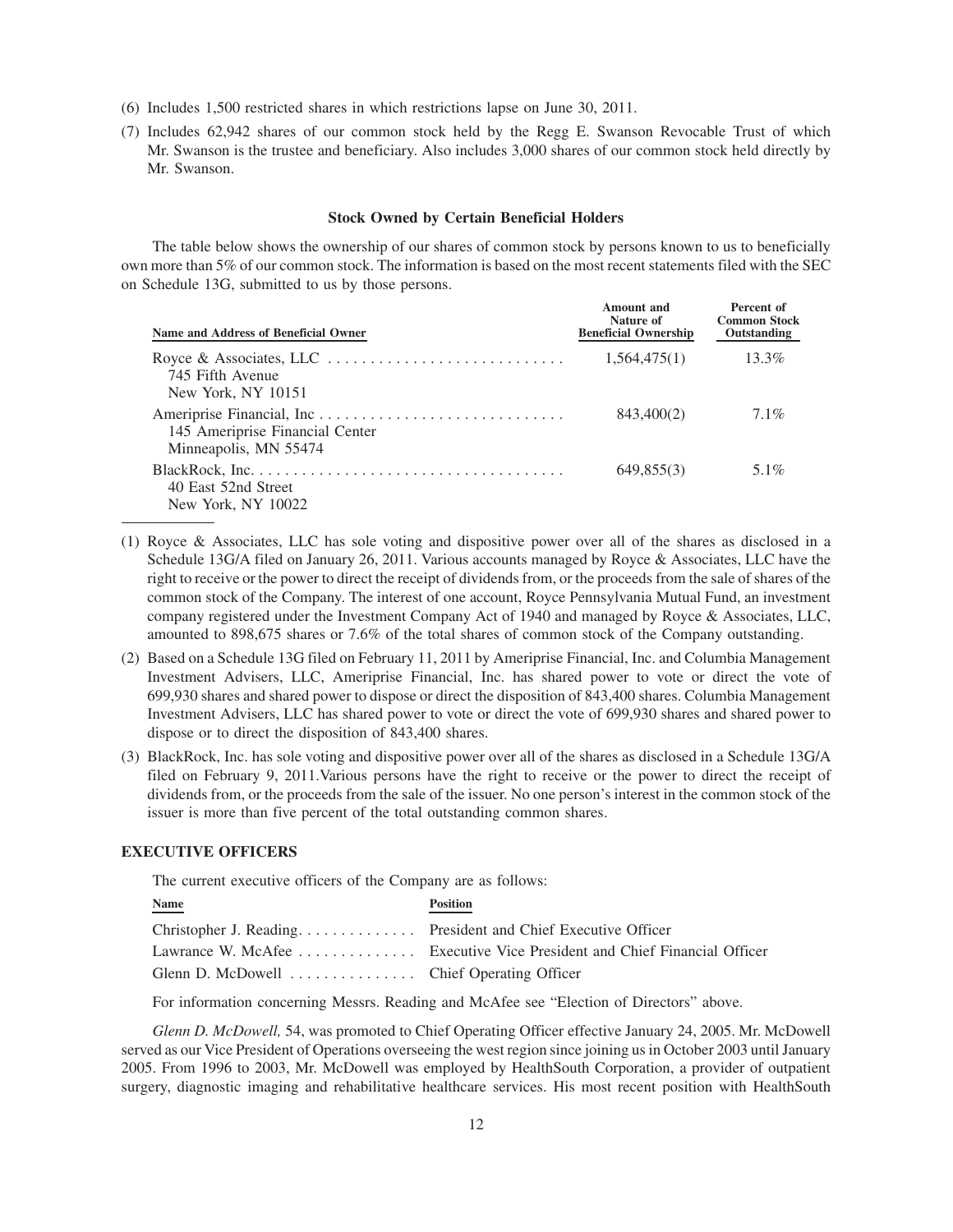Corporation was Vice President of Operations — West Ambulatory Division where he oversaw the operations of more than 165 outpatient rehabilitation and other facilities.

### **COMPENSATION DISCUSSION AND ANALYSIS**

The Compensation Committee, composed entirely of independent directors, administers the Company's executive compensation program. The role of the committee includes establishing and overseeing compensation and benefit programs for our executive officers including the Chief Executive Officer ("CEO") and the other executive officers listed in the Summary Compensation table (the "Named Executives"). The committee also evaluates the performance of the CEO and reviews the performance of our other executive officers every year. Based upon these performance evaluations, the committee establishes compensation for the CEO and other executive officers, and executive management consults with the committee with respect to compensation levels and plans for key employees. Elements of our executive compensation program include: base salary; annual cash incentive compensation; long-term equity incentive awards; post-employment benefits; and benefits and perquisites.

In establishing and overseeing the program, the committee's goal is to ensure that we can attract and retain superior management talent critical to our long-term success. To ensure that executive compensation is aligned with the performance of the Company and the interests of its stockholders, a significant portion of compensation available to executives is linked directly with financial results and other factors that influence stockholder value.

#### **Compensation Support**

Our management, our Human Resources department and our outside consultants, from time to time, support the committee in discharging its duties. In performing duties relating to the development and administration of our executive compensation program, our Human Resources department and the committee periodically review matters that relate to the competitive position, value and design of our short-term and long-term incentive compensation plans, performance goals and rewards available at various levels of performance.

Under its charter, the committee also may retain, at the Company's expense, compensation consultants to provide independent advice and counsel directly to the committee. In 2010, the Compensation Committee did not use any compensation consulting services.

## **Peer Group and Compensation Targets**

Previously, with the assistance of an external consulting firm, the committee selected a compensation peer group consisting of a number of publicly traded companies (the "Peer Group"). The committee reviewed the Peer Group compensation data to ensure competitiveness of the executive compensation program.

## **Limitation on Certain Trades of Company Securities**

In addition to the various trading restrictions required of Company directors and certain employees under the Exchange Act or SEC rules, the U.S. Physical Therapy, Inc. Insider Trading Policy restricts certain transactions involving company securities. Among other things, directors, officers, employees and other insiders of the Company are prohibited from entering into hedging or monetization transactions regarding Company securities (*e.g.,* the purchase of "put" options, short positions, zero-cost collars or forward sale contracts).

#### **Compensation Philosophy and Objectives**

Our compensation policies are designed to enable us to attract, motivate and retain experienced and qualified executives. We seek to provide competitive compensation. Historically, our policy has been to provide a significant component of an executive officers' compensation through the grant of stock options or restricted shares that vest over a number of years. We believe that grants of equity-based incentives to executives and key employees help to align the interests of these persons with the interests of our stockholders.

The committee's policy is to compensate and reward executive officers and other key employees based on the combination of some or all of the following factors, depending on the person's responsibilities: corporate performance, business unit performance and individual performance. The committee evaluates corporate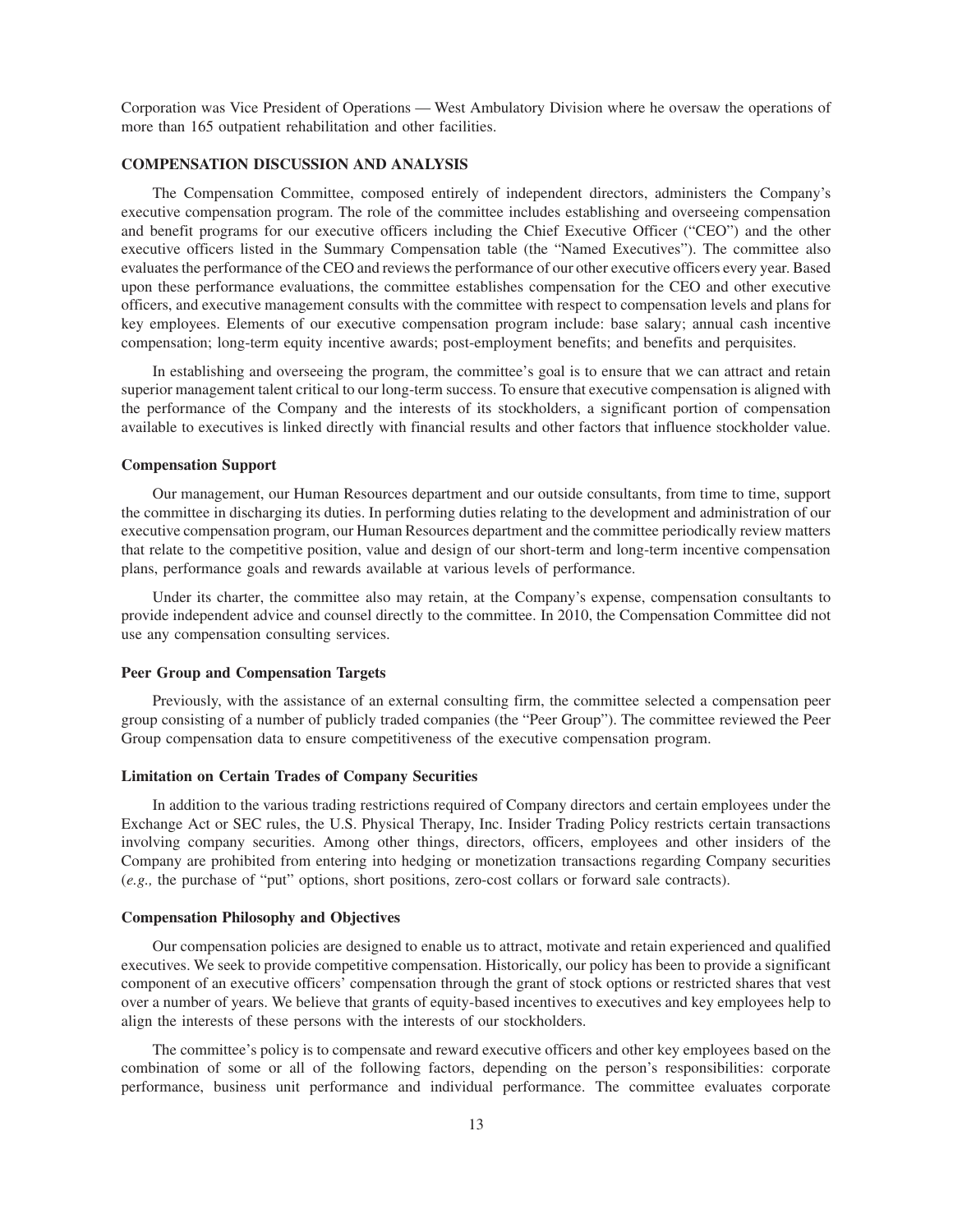performance and business unit performance by reviewing the extent to which the Company has accomplished strategic business objectives, such as improved profitability, cash flow and management of working capital. The committee evaluates individual performance by comparing actual accomplishments to the objectives established for the individual under the Company's management development program. The committee determines increases in base salary and annual cash incentive awards based on actual accomplishments during the performance period and determines long-term incentive awards based on LTIP (as defined below) criteria.

The committee believes that compensation to executive officers should be aligned closely with the Company's performance on both a short-term and long-term basis. As a result, a significant portion of compensation to each executive officer is "at risk" and tied directly to the attainment of financial performance goals. The executive compensation program is also designed to incentivize continuous improvements in financial performance by providing enhanced compensation as results improve. While a significant portion of compensation to the Company's executive officers is performance-based, the committee also believes it prudent to provide competitive base salaries and benefits in order to attract and retain the management talent necessary to achieve our long-term strategic objectives. The committee also takes into account the compensation practices of comparable companies to ensure that the Company is able to attract, retain and reward executive officers whose contributions are critical to our long-term success.

## *Base Salaries*

Other than the base salary of our Chief Executive Officer, Chief Financial Officer and Chief Operating Officer which were initially set by an employment agreement (see "Employment and Consulting Agreements" below), base salaries of executives are initially determined by evaluating the responsibilities of the position, the experience and knowledge of the individual and the competitive marketplace for executive talent. Base salaries for executive officers are reviewed annually by the committee based on, among other things, individual performance and responsibilities, inflation and competitive market conditions.

## *Annual Cash Incentive Compensation*

Based on individual and Company performance, incentive compensation opportunities are available to a wide range of our employees. We believe that incentive compensation is effective in reinforcing both the overall values of our Company and our specific operating goals.

Incentive compensation programs are designed to focus employees' attention on our key performance goals, to identify the expected levels of performance and to reward individuals who meet or exceed our expectations. The aggregate amounts available for incentive awards are determined by our overall financial performance. The actual awards paid to individual recipients, other than to executive officers, are formulated by management, generally payable on an annual basis and reviewed by the committee prior to payment. The committee formulates and determines incentive awards for Named Executives. See Summary Compensation Table below.

For the 2010, the Company's Chief Executive Officer, Chief Financial Officer and Chief Operating Officer (the "Participants") were eligible to receive cash bonus awards under the Company's Objective Cash Bonus Plan and Discretionary Cash Bonus Plan that in the aggregate equaled 100% of their respective base salaries. For a detailed description of these plans, see the Company's Form 8-K filed with the SEC on March 29, 2010. Under the Objective Cash Bonus Plan, the Participants were eligible to earn a cash bonus award equal to 20% to 50% of their respective base salaries dependent upon the Company achieving diluted earnings per share in the range of \$1.14 to \$1.24. Based on actual reported diluted earnings per share of \$1.32 for 2010, which represented an improvement over 2009 of 32.0%, the Participants received the maximum cash bonus award equal to 50% of their respective base salaries. Under the Discretionary Cash Bonus Plan, the remaining 50% of the Participants' cash bonus award was based upon a subjective determination of the committee. The committee utilizes certain performance criteria as detailed in the plan but generally does not consider it practicable to, nor does it generally attempt to, quantify, rank or otherwise assign relative weights to the specific performance criteria it considers in reaching its decision. In considering these performance criteria, the individual members of the committee may have given different weights to different performance criteria. The performance criteria are not intended to be rigid or formulaic but rather serve as a framework under which the committee reviews the total compensation and performance of the Participants to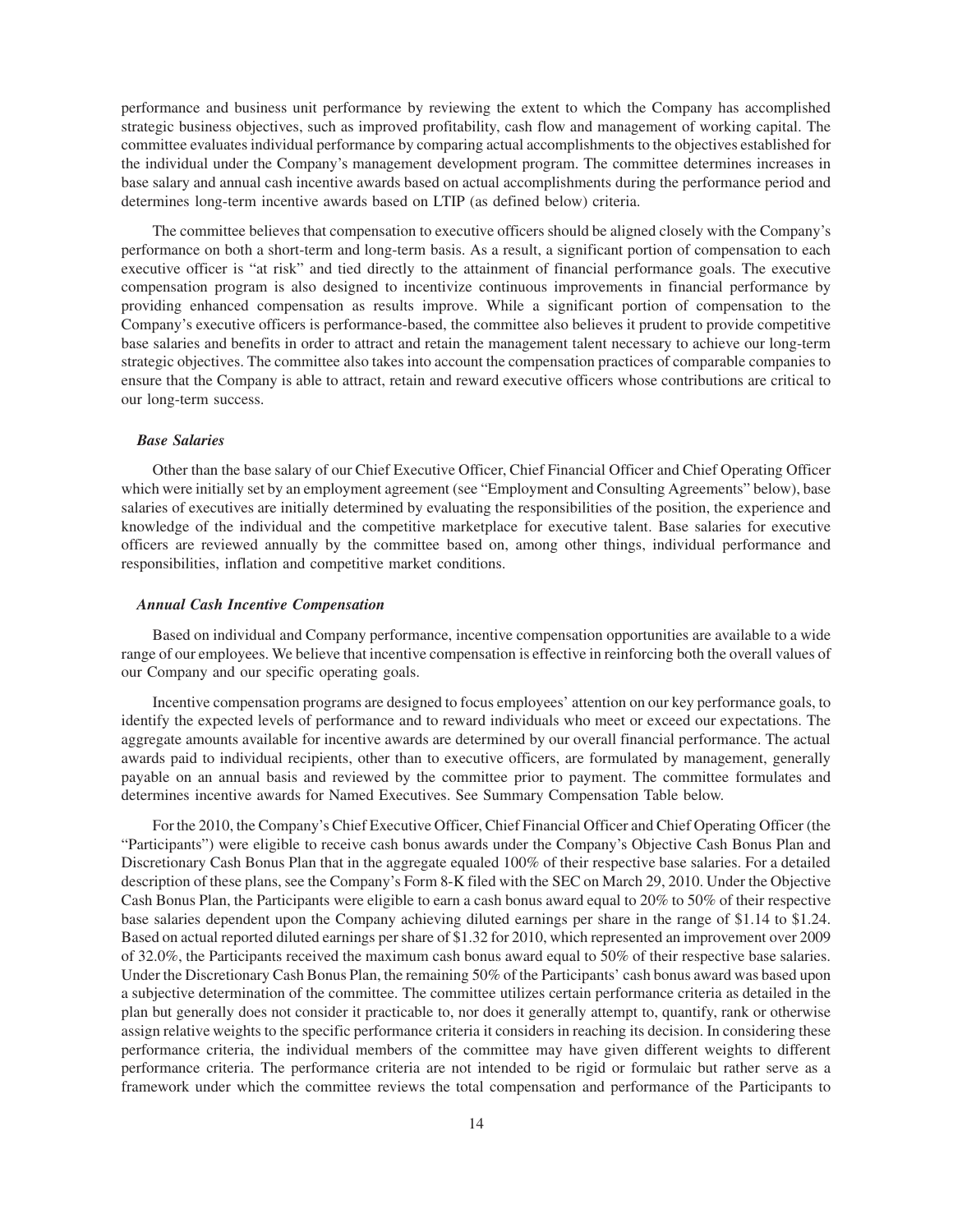determine what incentive amount is appropriate for any specific year. The total cash bonus paid in March 2011, inclusive of Objective Cash Bonus Plan and Discretionary Cash Bonus Plan, for the 2010 year to Messrs. Reading, McAfee and McDowell was \$393,000, \$370,000, and \$255,000, respectively.

## *Long-term Equity Incentive Awards*

For the 2010 fiscal year, the Participants were eligible to receive awards consisting of shares of restricted common stock under the Company's Objective Long-Term Incentive Plan and Discretionary Long-Term Incentive Plan. For a detailed description of these plans, see the Company's Form 8-K filed with the SEC on March 29, 2010. Under the Objective Long-Term Incentive Plan, the Company's Chief Executive Officer, Chief Financial Officer and Chief Operating Officer were eligible to earn up to 15,000, 10,000 and 10,000 shares of restricted common stock, respectively, dependent upon the Company achieving diluted earnings per share in the range of \$1.14 to \$1.24. Based on actual reported diluted earnings per share of \$1.32 for 2010, which represented an improvement over 2009 of 32.0%, each of the Participants received the maximum number of shares of restricted common stock available for award. Under the Discretionary Long-Term Incentive Plan, the Company's Chief Executive Officer, Chief Financial Officer and Chief Operating Officer were eligible to earn up to 15,000, 10,000 and 10,000 shares of restricted common stock, respectively, based upon a subjective determination of the committee. The committee utilizes certain performance criteria as detailed in the plan but generally does not consider it practicable to, nor does it generally attempt to, quantify, rank or otherwise assign relative weights to the specific performance criteria it considers in reaching its decision. In considering these performance criteria, the individual members of the committee may have given different weights to different performance criteria. The performance criteria are not intended to be rigid or formulaic but rather serve as a framework under which the committee reviews the total compensation and performance of the Participants to determine what incentive amount is appropriate for any specific year. For 2010, each the Participants received the maximum number of shares of restricted common stock available for award. On February 28, 2011, for the 2010 year, Messrs. Reading, McAfee and McDowell were granted an aggregate of 30,000, 20,000 and 20,000 shares of restricted common stock, respectively. The restricted shares vest evenly over 16 quarters with the first vesting occurring on March 31, 2011.

The Objective Cash Bonus Plan, Discretionary Cash Bonus Plan, Objective Long-Term Incentive Plan Discretionary, and Long-Term Incentive Plan are hereinafter referred to as 2010 Executive Incentive Plan.

Our Amended and Restated 2003 Stock Incentive Plan and Amended and Restated 1999 Employee Stock Option Plan ("1999 Plan") are intended to align employee and outside director interests with stockholders' interests, to provide incentives to our key employees by encouraging their ownership of our common stock and to aid us in attracting and retaining key employees, upon whose efforts our success and future growth depends.

Equity grants are made at the discretion of the committee, which administers the Company's equity compensation plans. Previously, the committee made such grants in the form of stock options, but has favored using restricted stock grants over the past three years, which is a growing trend among publicly-traded companies in the United States. The objective of such long-term equity-based awards, which generally vest over three to five years, is primarily to incentivize management and key employees for future performance rather than to reward specific past performance. Individual grant sizes, which tend to be less for restricted shares than would otherwise be granted for stock options, are primarily determined based on the employee's duties and level of responsibility and his or her ability to exert significant influence and make meaningful contributions to the overall future success of the Company and, to a lesser degree, organizational and individual performance. At the discretion of the committee, and based on the recommendation of management, equity grants may also be used as an incentive for candidates recruited to fill key positions and for existing employees who receive significant promotions with increased responsibilities.

## *Post-Employment Benefits*

We have entered into employment and termination agreements with our Named Executives which provide for the payment of severance and other post-termination benefits depending on the nature of the termination, including, severance payments in the event of a termination following a "change in control." The committee believes that the terms and conditions of these agreements are reasonable and assist us in retaining the executive talent needed to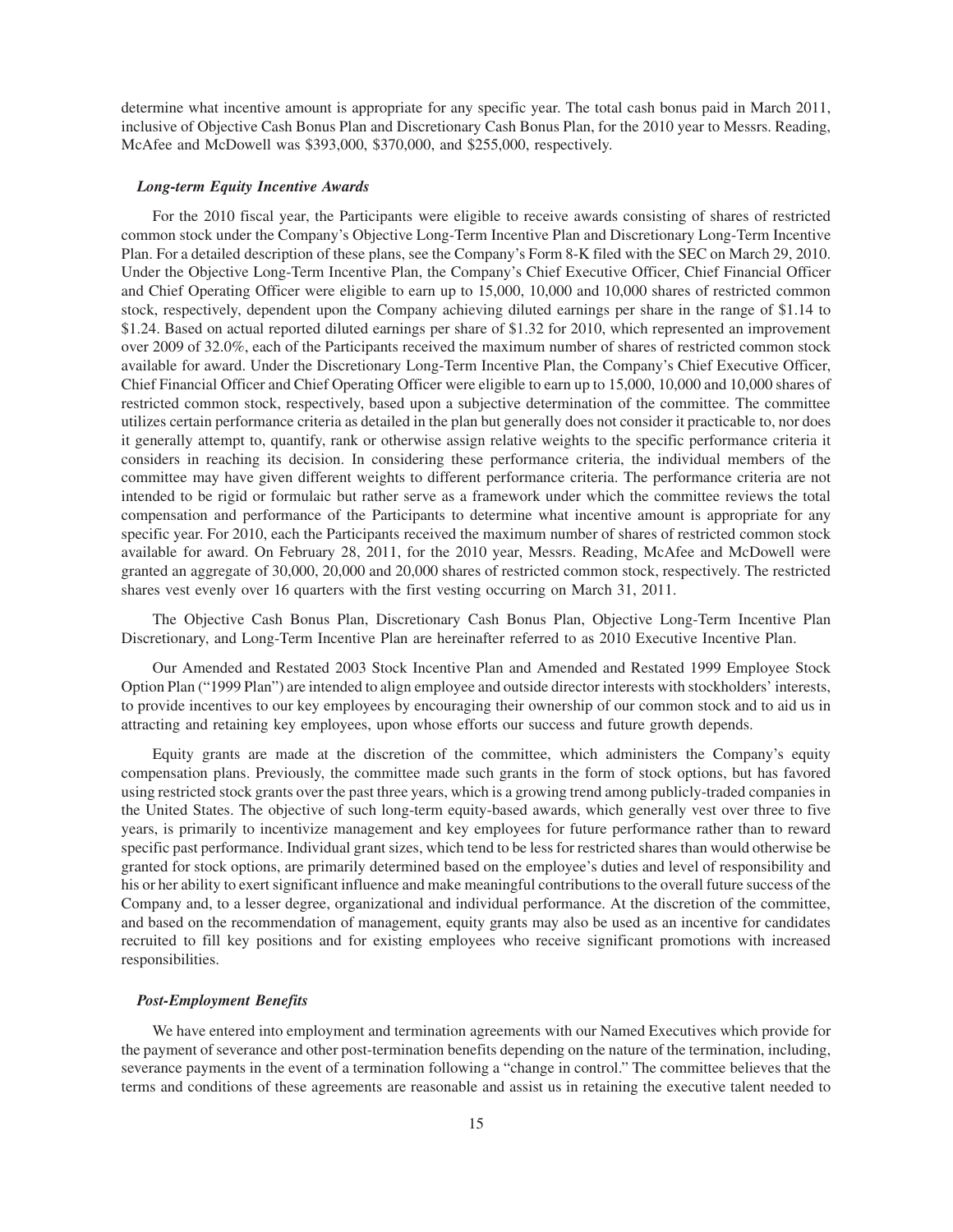achieve our objectives. In particular, the termination agreements, in the event of a "change in control," help executives focus their attention on the performance of their duties in the best interests of the stockholders without being concerned about the consequences to them of a change in control and help promote continuity of senior management. Information regarding the specific payments that are applicable to each termination event, as well as the effect on unvested equity awards, is provided under the heading "Executive Compensation — Post Termination/ Change-in-Control Benefits" below.

#### *Benefits and Perquisites*

*Defined Contribution Plan.* The Company maintains a qualified retirement plan pursuant to Internal Revenue Code Section 401(k) (the "401(k) Plan") covering substantially all employees subject to certain minimum service requirements. The 401(k) Plan allows employees to make voluntary contributions and provides for discretionary matching contributions by the Company. The assets of the 401(k) Plan are held in trust for grantees and are distributed upon the retirement, disability, death or other termination of employment of the grantee. The Board, in its discretion, determines the amount of any Company contributions. We did not make any contributions to the 401(k) Plan during 2010.

*Life Insurance.* The Company maintains, at its expense, for the benefit of each of its full-time employees, life insurance policies in the amount of one times the employee's annual salary, up to \$200,000.

*Health and Welfare Benefits.* All executive officers, including the Named Executives, are eligible for welfare benefits from the Company including: medical, dental, vision, life insurance, short-term disability and long-term disability. Named Executives participate in these plans on the same basis and subject to the same costs, terms and conditions as other salaried employees at their assigned work location.

#### **Employment and Consulting Agreements**

The Company has entered into employment agreements with each of Messrs. Reading and McAfee. These agreements, which presently expire on December 31, 2012, provide for automatic one-year renewals if not terminated on at least 12 months notice. Both Messrs. Reading and McAfee are entitled to a special benefit payment equal to \$500,000 (payable in equal amounts over the remaining term of the agreement) as defined by their respective employment agreements in the event of a change in control and Mr. Reading does not continue as the President and Chief Executive Officer of the Company after the change in control, or Mr. McAfee does not continue as the Executive Vice President and Chief Financial Officer of the Company after the change in control. In addition, if either executive is terminated without cause or resigns for good reason (as defined under their respective agreement), he is entitled to his base salary through the remaining term of the contract, an amount equal to his last year's bonus or the average over the last three years, whichever is greater, and accrued but unpaid vacation. The employment agreements also provide for certain non-competition and non-solicitation covenants that extend up to two years after termination of employment. Effective January 3, 2011, the annual base salaries under the agreements were increased to \$430,000 for Mr. Reading and \$385,000 for Mr. McAfee.

The Company has also entered into an employment agreement with Glenn D. McDowell. This agreement, which presently expires on December 31, 2012, provides for automatic one-year renewals if not terminated on at least 12 months notice. If a change in control occurs and Mr. McDowell does not continue as our Chief Operating Officer after the change of control, Mr. McDowell will be entitled to a change of control benefit payment of \$283,333 (payable in equal amounts over the remaining term of the agreement). If the employment of Mr. McDowell is terminated by the Company without cause or by Mr. McDowell for good reason, he would be entitled to receive the compensation then in effect for the remainder of the term of the agreement and the greater of: (i) the bonus paid or payable to Mr. McDowell with respect to the last fiscal year completed prior to the termination, or (ii) the average of the bonuses paid to Mr. McDowell over the last three fiscal years of employment ending with the last fiscal year prior to termination. Effective January 3, 2011, Mr. McDowell's annual base salary was increased to \$290,000 per year.

Messrs. Reading, McAfee and McDowell's employment agreements may each be terminated by the Company prior to the expiration of their term in the event their respective employment is terminated for cause. See "Post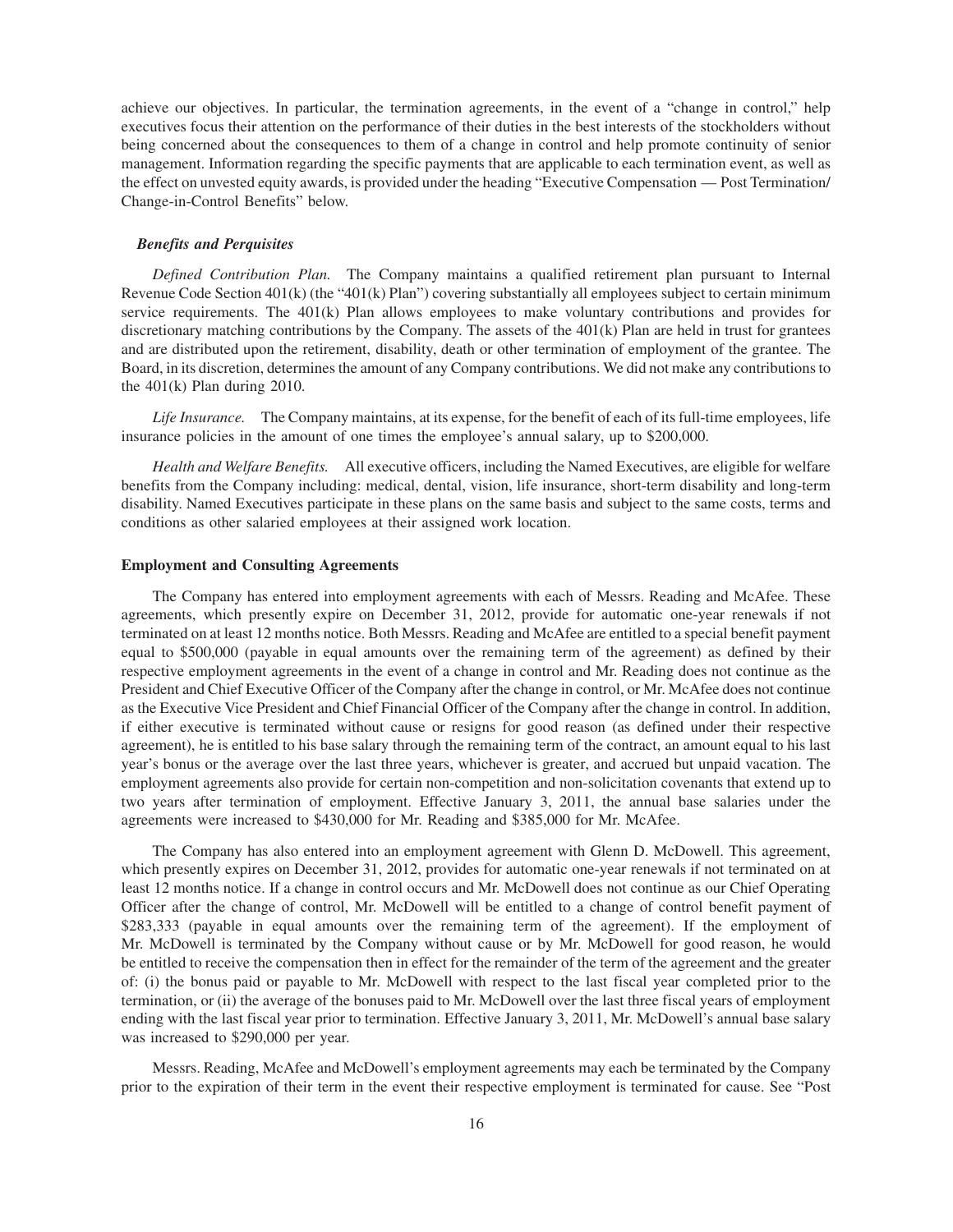Termination/Change-in-Control Benefits" below for a detailed discussion of the change in control provisions contained in these agreements.

We do not have any executive retention and severance arrangements or change in control agreements with our Named Executives other than those described above.

## **Compensation of Named Executive Officers**

Mr. Reading joined our Company in November 2003 as Chief Operating Officer and, effective November 1, 2004, was promoted to President and Chief Executive Officer. Under his employment agreement with us (see "Employment and Consulting Agreements" above), Mr. Reading's annual base salary is subject to adjustment by the Compensation Committee. For the last three years, his annual base salary was increased to \$375,000 effective January 7, 2008, to \$382,500 effective January 4, 2009 and to \$393,000 effective January 4, 2010. Effective January 3, 2011, his annual salary was increased to \$430,000. Mr. Reading received a bonus of \$177,500 for 2007 which was paid in March 2008 and a bonus of 279,750 for 2008 which was paid in March 2009. For 2009, Mr. Reading received a bonus of \$382,500 of which half was paid in December 2009 and the remaining half in March 2010. Effective beginning in 2007, Mr. Reading participated in the USPH Executive Long-Term Incentive Plan 2007-09 ("2007-09 LTIP") under which he was eligible for cash awards based on Company performance during 2007 through 2009, as previously described. During 2009, Mr. Reading earned \$737,000 in accordance with the 2007-09 LTIP which was paid in March 2010. Effective February 10, 2010, Mr. Reading participated in the 2010 Executive Incentive Plan. In accordance with this plan, on February 28, 2011, Mr. Reading was granted 30,000 shares of restricted stock which restrictions lapse in 16 equal quarterly installments of 1,875 shares with the first installment on March 31, 2011 and the last on December 31, 2014, and in March, 2011, he was paid a cash bonus of \$393,000.

In addition to cash compensation, under our Amended and Restated 2003 Stock Incentive Plan, during 2008, Mr. Reading was granted 30,000 shares of restricted stock which restrictions lapse in equal quarterly installments of 2,500 shares which began on March 31, 2009 and continuing through December 31, 2011. Although Mr. Reading participated in our 401(k) Plan in 2010, we did not make any matching contributions to the plan during the year. No stock options were granted to Mr. Reading in 2010, 2009, 2008 and 2007. For 2009, \$502,521 of the \$737,000 payment related to the 2007-09 LTIP was not tax deductible by the Company based on Section 162 (m) of the Code.

Mr. McAfee joined our Company in September 2003 as Chief Financial Officer and, effective November 1, 2004, was promoted to Executive Vice President. Under his employment agreement with us (see "Employment and Consulting Agreements" above), Mr. McAfee's annual base salary is subject to adjustment by the Compensation Committee. For the last three years, his annual base salary was increased to \$360,000 effective January 7, 2008, to \$367,200 effective January 4, 2009 and to \$370,000 effective January 4, 2010. Effective January 3, 2011, his annual base salary was increased to \$385,000. Mr. McAfee received a bonus of \$172,500 for 2007 which was paid in March 2008 and a bonus of \$268,560 which was paid in March 2009. For 2009, Mr. McAfee received a bonus of \$367,200 of which half was paid in December 2009 and the remaining half in March 2010. Effective beginning in 2007, Mr. McAfee participated in the 2007-09 LTIP under which he was eligible for cash awards based on Company performance through 2009, as previously described. During 2009, Mr. McAfee earned \$708,000 in accordance with the 2007-09 LTIP which was paid in March 2010. Effective February 10, 2010, Mr. McAfee participated in the 2010 Executive Incentive Plan. In accordance with this plan, on February 28, 2011, Mr. McAfee was granted 20,000 shares of restricted stock which restrictions lapse in 16 equal quarterly installments of 1,250 shares with the first installment on March 31, 2011 and the last on December 31, 2014, and in March, 2011, he was paid a cash bonus of \$370,000.

In addition to cash compensation, under our Amended and Restated 2003 Stock Incentive Plan, during 2008, Mr. McAfee was granted 25,000 shares of restricted stock which restrictions lapse in equal quarterly installments of 2,083 shares which began on March 31, 2009 and continuing through December 31, 2011 in which the restrictions on the remaining 2,087 shares will lapse. Although Mr. McAfee participated in our 401(k) Plan in 2010, we did not make any matching contributions to the plan during the year.

Mr. McDowell joined our Company in October 2003 as Vice President of Operations overseeing the west region and, effective January 24, 2005, was promoted to Chief Operating Officer. Under his employment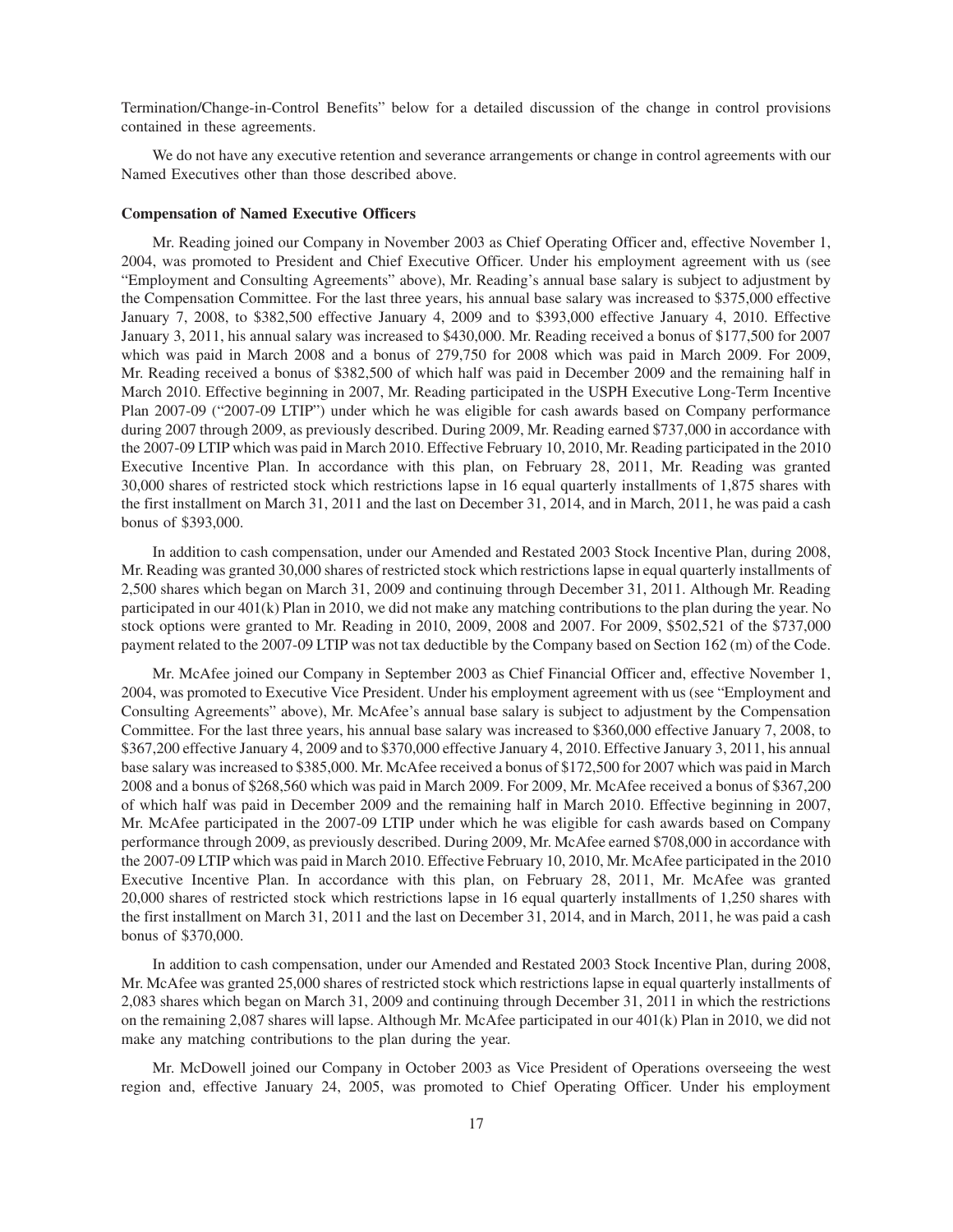agreement, entered into on May 24, 2007 with a annual base salary of \$195,000 (see "Employment and Consulting Agreements" above), Mr. McDowell annual base salary was increased by the Compensation Committee to \$215,000 effective January 7, 2008, to \$230,000 effective January 4, 2009, to \$255,000 effective January 4, 2010 and to \$290,000 effective January 3, 2011. Mr. McDowell received a bonus of \$35,000 for 2006, which was paid in March 2007, a bonus of \$100,000 for 2007 which was paid in March 2008 and a bonus of \$160,390 for 2008 which was paid in March 2009. For 2009, Mr. McDowell received a bonus of \$230,000 of which half was paid in December 2009 and the remaining half in March 2010. Effective beginning in 2007, Mr. McDowell participated in the 2007-09 LTIP under which he was eligible for cash awards based on Company performance through 2009, as previously described. During 2009, Mr. McDowell earned \$375,000 in accordance with the 2007-09 LTIP which was paid in March 2010. Effective February 10, 2010, Mr. McDowell participated in the 2010 Executive Incentive Plan. In accordance with this plan, on February 28, 2011, Mr. McDowell was granted 20,000 shares of restricted stock which restrictions lapse in 16 equal quarterly installments of 1,250 shares with the first installment on March 31, 2011 and the last on December 31, 2014, and in March, 2011, he was paid a cash bonus of \$255,000.

In addition to cash compensation, under our Amended and Restated 2003 Stock Incentive Plan, during 2008, Mr. McDowell was granted 25,000 shares of restricted stock which restrictions lapse in equal quarterly installments of 2,083 shares which began on March 31, 2009 and continuing through December 31, 2011 in which the restrictions on the remaining 2,087 shares will lapse. Although Mr. McDowell participated in our 401(k) Plan in 2010, we did not make any matching contributions to the plan during the year. No stock options were granted to Mr. McDowell in 2010, 2009 and 2008.

During 2007 and 2008, Messrs. Reading, McAfee and McDowell received no compensation under the 2007-09 LTIP.

In determining the appropriate compensation for Messrs. Reading, McAfee and McDowell, the Compensation Committee evaluates our overall corporate performance under their leadership, as well as each individual contribution to key strategic, financial and development objectives. The committee utilizes a combination of quantitative measures and qualitative factors in reviewing the performance and compensation. Previously, the committee used the services of a third party consulting firm to review the compensation packages of the Named Executives and to compare their present level of compensation to comparably-sized publicly traded companies and to other comparably-sized healthcare companies.

## **Compensation Deductibility Policy**

Under Section 162(m) of the Code and applicable Treasury regulations, no deduction is allowed for annual compensation in excess of \$1 million paid by a publicly traded corporation to its chief executive officer and the four other most highly compensated officers. Under those provisions, however, there is no limitation on the deductibility of "qualified performance-based compensation."

In general, our policy is to maximize the extent of tax deductibility of executive compensation under the provisions of Section 162(m) so long as doing so is compatible with the most appropriate methods and approaches for the design and delivery of compensation to our executive officers.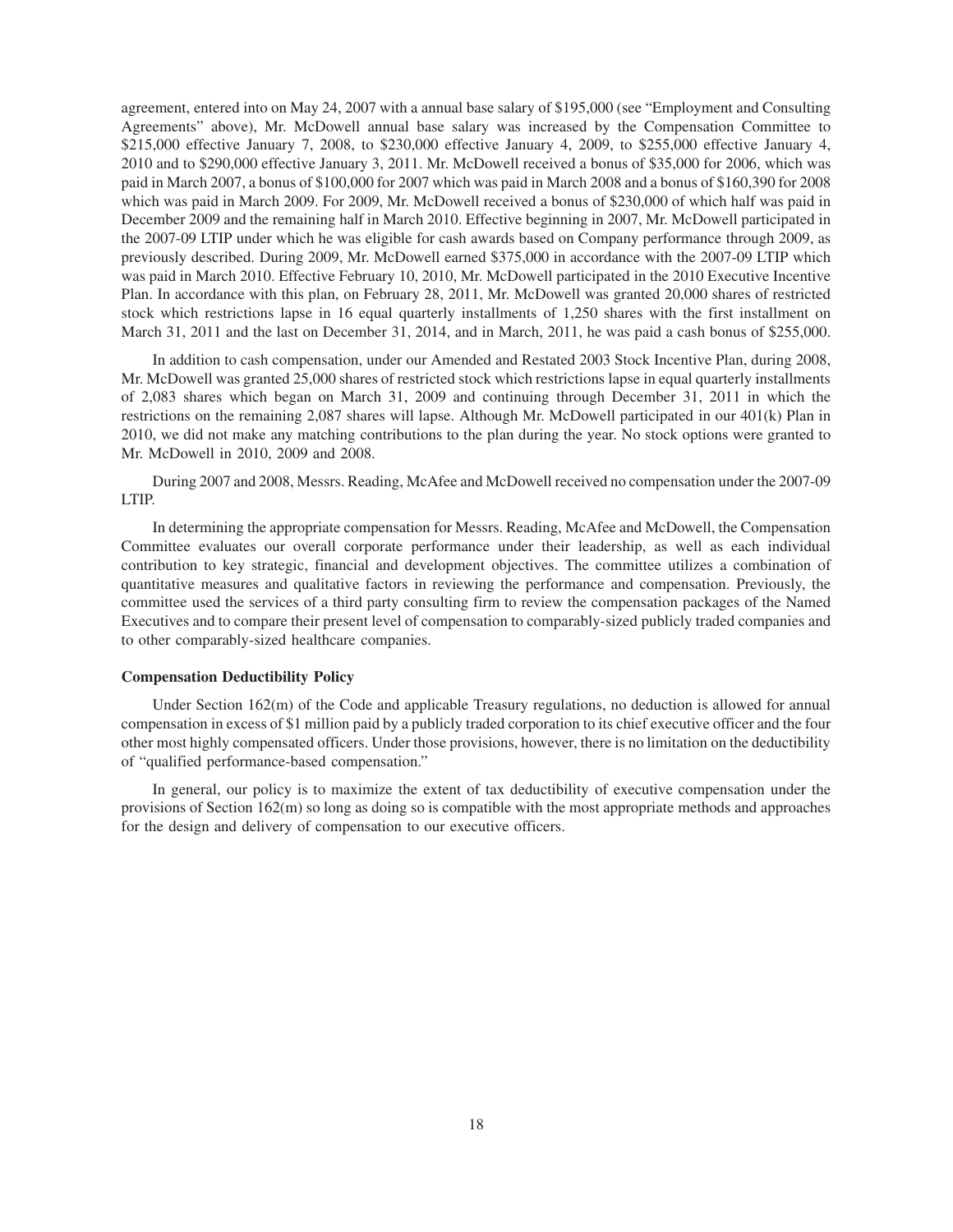## **Executive Compensation**

## **Summary Compensation Table**

The following table sets forth the compensation paid or accrued for services rendered in all capacities on behalf of our Company during 2010, 2009 and 2008 to Messrs. Reading, McAfee and McDowell (the "Named Executives").

**Summary Compensation Table**

| For the Fiscal Years Ended December 31, 2010, 2009 and 2008  |      |                                              |                                                                 |                                                                       |               |                                                                      |                                                                                                                                              |                                                              |                                   |
|--------------------------------------------------------------|------|----------------------------------------------|-----------------------------------------------------------------|-----------------------------------------------------------------------|---------------|----------------------------------------------------------------------|----------------------------------------------------------------------------------------------------------------------------------------------|--------------------------------------------------------------|-----------------------------------|
| <b>Name and Principal Position</b>                           | Year | <b>Salary</b><br>(S)                         | $(\$)$                                                          | <b>Stock</b><br><b>Bonus</b> Awards(1)<br>$\left( \mathsf{S} \right)$ | Option<br>(S) | Non-<br>Equity<br>Incentive<br>Plan<br>Awards Compensation(2)<br>(S) | Change in<br>Pension<br>Value and<br><b>Nonqualified</b><br><b>Deferred</b><br>Compensation<br><b>Earnings</b><br>$\left( \mathbb{S}\right)$ | All Other<br>Compensation(3)<br>$\left( \mathcal{S} \right)$ | Total<br>$(\$)$                   |
| Christopher J. Reading $\ldots$ .<br>Chief Executive Officer |      | 2010 392,596<br>2009 382,212<br>2008 374.231 | $\overbrace{\phantom{12333}}$<br>$\overbrace{\phantom{123321}}$ | 561,900<br>327,300                                                    |               | 393,000<br>1,119,500<br>279,750                                      |                                                                                                                                              | 810<br>810<br>810                                            | 1,348,306<br>1,502,522<br>982,091 |
| Lawrance W. McAfee<br>Chief Financial Officer                |      | 2010 369,892<br>2009 366,923<br>2008 359,423 | $\overbrace{\phantom{123321}}$<br>$\qquad \qquad$               | 374,600<br>272,750                                                    |               | 370,000<br>1,075,200<br>268,560                                      |                                                                                                                                              | 1,212<br>1.242<br>1,242                                      | 1,115,704<br>1,443,365<br>901,975 |
| Glenn D. McDowell $\ldots$ .<br>Chief Operating Officer      |      | 2010 254,039<br>2009 229,423<br>2008 214,249 | $\overbrace{\phantom{123321}}$                                  | 374,600<br>272,750                                                    |               | 255,000<br>605,000<br>160,390                                        |                                                                                                                                              | 1,225<br>1,116<br>1,028                                      | 884,864<br>835,539<br>648,417     |

1. For 2010, stock awards were granted in accordance with the Company's Objective Long-Term Incentive Plan and Discretionary Long-Term Incentive Plan as restricted stock under the terms of the Company's Amended and Restated 2003 Stock Option Plan as follows: Mr. Reading, 30,000 shares and Messrs. McAfee and Mr. McDowell, 20,000 shares each. For 2008, stock awards were granted as restricted stock under the terms of the Amended and Restated 1999 Stock Option Plan as follows: Mr. Reading 30,000 and Messrs. McAfee and McDowell, 25,000 shares each. Amounts shown are the grant date fair value of the awards computed in accordance with FASB ASC Topic 718 which amounted to a weighted average of \$18.73 per share for 2010 and \$10.91 for 2008. Assumptions used in the calculation of these amounts are included in "Note 9 — Equity Based Plans" to the Company's Annual Report on Form 10-K for the year ended December 31, 2010 filed with the SEC on March 10, 2011.

- 2. For 2010, the amounts represent the cash bonuses earned under the Company's Objective Cash Bonus Plan and Discretionary Cash Bonus Plan and paid in March 2011. For 2009, the amounts represent the annual cash incentive bonuses earned by Messrs. Reading, McAfee and McDowell in the amounts of \$382,500, 367,200 and 230,000, respectively. Half of the annual incentive bonuses were paid in December 2009 and the remaining half in March 2010. For 2009, the amounts also represent the portion payable under the 2007-09 LTIP for Messrs. Reading, McAfee and McDowell in the amounts of \$737,000, \$708,000 and \$375,000, respectively. The amounts related to the 2007-09 LTIP were paid in March 2010. For fiscal years 2008, the amounts shown represent annual incentive bonuses earned by the Named Executives which were paid in March 2009. See "Compensation Discussion and Analysis — Annual Cash Incentive Compensation" for further details.
- 3. Represents the value of life insurance premiums for life insurance coverage provided to the Named Executives.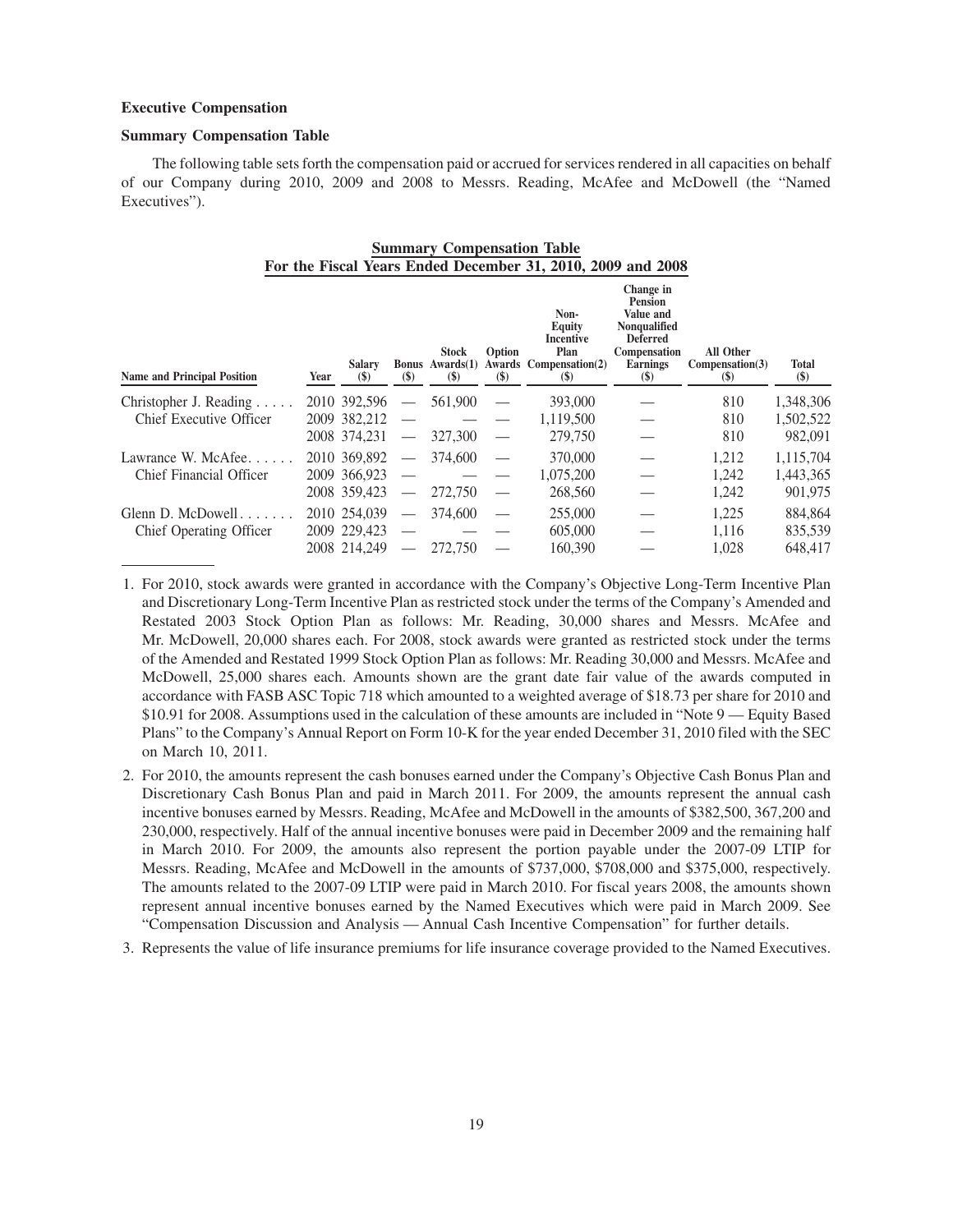## **Grants of Plan-Based Awards**

The following table sets forth the grants of plan-based awards during 2010 to the Named Executives:

|                        |               | <b>Estimated Possible Payouts</b><br><b>Under Non-Equity</b><br>Incentive Plan Awards $(1)$ : |                         | <b>Estimated Possible Payouts</b><br><b>Under Equity</b><br>Incentive Plan Awards(1): | <b>Grant Date</b><br><b>Fair Value</b> |                           |                        |                       |
|------------------------|---------------|-----------------------------------------------------------------------------------------------|-------------------------|---------------------------------------------------------------------------------------|----------------------------------------|---------------------------|------------------------|-----------------------|
| Name                   | Grant<br>Date | <b>Threshold</b><br><b>(\$)</b>                                                               | <b>Target</b><br>$(\$)$ | <b>Maximum</b><br><b>(S)</b>                                                          | <b>Threshold</b><br>$^{(#)}$           | <b>Target</b><br>$^{(#)}$ | <b>Maximum</b><br>(# ) | of Stock<br>Awards(2) |
| Christopher J. Reading | 2/25/2010     |                                                                                               | \$393,000               | \$393,000                                                                             | $\overline{\phantom{0}}$               | 30,000                    | 30,000                 | \$561,900             |
| Lawrance W. McAfee     | 2/25/2010     |                                                                                               | \$370,000               | \$370,000                                                                             |                                        | 20,000                    | 20,000                 | \$374,600             |
| Glenn D. McDowell      | 2/25/2010     |                                                                                               | \$255,000               | \$255,000                                                                             |                                        | 20,000                    | 20,000                 | \$374,600             |

1. Possible payments and equity grants under the 2010 Executive Incentive Plan. See Summary Compensation Table for actual amounts earned for 2010. The cash portion was paid in March 2011 and the shares of restricted common stock were granted on February 28, 2011.

2. Amounts shown are the grant date fair value of the awards computed in accordance with FASB ASC Topic 718 which amounted to a weighted average of \$18.73 per share. See the Company's Annual Report on Form 10-K for the year ended December 31, 2010 for a description of the valuations and a description of the equity plans — Footnote 9 — Equity Based Plans.

## **Narrative Disclosure to Summary Compensation Table and Grants of Plan-Based Awards Table**

See "— Employment and Consulting Agreements" above and "Post-Termination/Change-in-Control Benefits" below for the material terms of our employment agreements with our Named Executives. See ''— Compensation Discussion and Analysis" above for an explanation of the amount of salary and bonus in proportion to total compensation. See the footnotes to the Summary Compensation Table and Grants of Plan-Based Awards Table for narrative disclosure with respect to those tables.

#### **Outstanding Equity Awards at Fiscal Year-End**

The following table shows outstanding stock option awards classified as exercisable and unexercisable and awards of shares of restricted common stock that have not vested as of December 31, 2010 for each Named Executive.

|                  |                                                                                                  |                                                                                                       | <b>Option Awards</b>                                                                                                                                         |                                           |                                     |                                                                                                               |                                                                                                                                     | <b>Stock Awards</b>                                                                                                                                                               |                                                                                                                                                                                             |
|------------------|--------------------------------------------------------------------------------------------------|-------------------------------------------------------------------------------------------------------|--------------------------------------------------------------------------------------------------------------------------------------------------------------|-------------------------------------------|-------------------------------------|---------------------------------------------------------------------------------------------------------------|-------------------------------------------------------------------------------------------------------------------------------------|-----------------------------------------------------------------------------------------------------------------------------------------------------------------------------------|---------------------------------------------------------------------------------------------------------------------------------------------------------------------------------------------|
| Name             | Number of<br><b>Securities</b><br><b>Underlying</b><br>Unexercised<br>Options (#)<br>Exercisable | Number of<br><b>Securities</b><br>Underlying<br><b>Unexercised</b><br>Options $(\#)$<br>Unexercisable | <b>Equity</b><br>Incentive<br><b>Plan Awards:</b><br><b>Number</b><br>of Securities<br>Underlying<br><b>Unexercised</b><br><b>Unearned</b><br>Options $(\#)$ | Option<br><b>Exercise</b><br>Price $(\$)$ | Option<br><b>Expiration</b><br>Date | <b>Number</b><br>of Shares<br>or Units<br>of Stock<br><b>That Have</b><br><b>Not</b><br><b>Vested</b><br>(# ) | <b>Market</b><br>Value of<br><b>Shares</b> or<br><b>Units of</b><br><b>Stock</b><br><b>That Have</b><br><b>Not Vested</b><br>(3)(1) | <b>Equity</b><br><b>Incentive</b><br><b>Plan Awards:</b><br>Number of<br><b>Unearned Shares,</b><br><b>Units or Other</b><br><b>Rights That</b><br><b>Have Not Vested</b><br>(# ) | <b>Equity Incentive</b><br><b>Plan Awards</b><br>Market or<br>Payout Value of<br><b>Unearned Shares,</b><br><b>Units or Other</b><br><b>Rights That Have</b><br><b>Not Vested</b><br>$(\$)$ |
| Christopher J.   |                                                                                                  |                                                                                                       |                                                                                                                                                              |                                           |                                     |                                                                                                               |                                                                                                                                     |                                                                                                                                                                                   |                                                                                                                                                                                             |
| Reading $\ldots$ | 50,000                                                                                           |                                                                                                       |                                                                                                                                                              | \$14.32                                   | 11/18/2013                          | 10,000(2)                                                                                                     | \$198,200                                                                                                                           |                                                                                                                                                                                   | $_{-}$                                                                                                                                                                                      |
|                  | 50,000                                                                                           |                                                                                                       |                                                                                                                                                              | \$12.51                                   | 6/2/2014                            |                                                                                                               |                                                                                                                                     |                                                                                                                                                                                   |                                                                                                                                                                                             |
|                  | 150,000                                                                                          |                                                                                                       |                                                                                                                                                              | \$13.54                                   | 10/5/2014                           |                                                                                                               |                                                                                                                                     |                                                                                                                                                                                   |                                                                                                                                                                                             |
| Lawrance W.      |                                                                                                  |                                                                                                       |                                                                                                                                                              |                                           |                                     |                                                                                                               |                                                                                                                                     |                                                                                                                                                                                   |                                                                                                                                                                                             |
| $McAfee$         | 40,000                                                                                           |                                                                                                       |                                                                                                                                                              | \$14.32                                   | 11/18/2013                          | 8,336(3)                                                                                                      | \$165,220                                                                                                                           |                                                                                                                                                                                   | $S-$                                                                                                                                                                                        |
|                  | 125,000                                                                                          |                                                                                                       |                                                                                                                                                              | \$13.54                                   | 10/5/2014                           |                                                                                                               |                                                                                                                                     |                                                                                                                                                                                   |                                                                                                                                                                                             |
| Glenn D.         |                                                                                                  |                                                                                                       |                                                                                                                                                              |                                           |                                     |                                                                                                               |                                                                                                                                     |                                                                                                                                                                                   |                                                                                                                                                                                             |
| McDowell         | 4,000                                                                                            |                                                                                                       |                                                                                                                                                              | \$14.32                                   | 11/18/2013                          | 8,336(3)                                                                                                      | \$165,220                                                                                                                           |                                                                                                                                                                                   | S—                                                                                                                                                                                          |
|                  | 30,000                                                                                           |                                                                                                       |                                                                                                                                                              | \$13.97                                   | 2/23/2015                           |                                                                                                               |                                                                                                                                     |                                                                                                                                                                                   |                                                                                                                                                                                             |

#### **Outstanding Equity Awards at Fiscal Year-End December 31, 2010**

1. Calculated based on the closing market price of our common stock on December 31, 2010 of \$19.82 per share.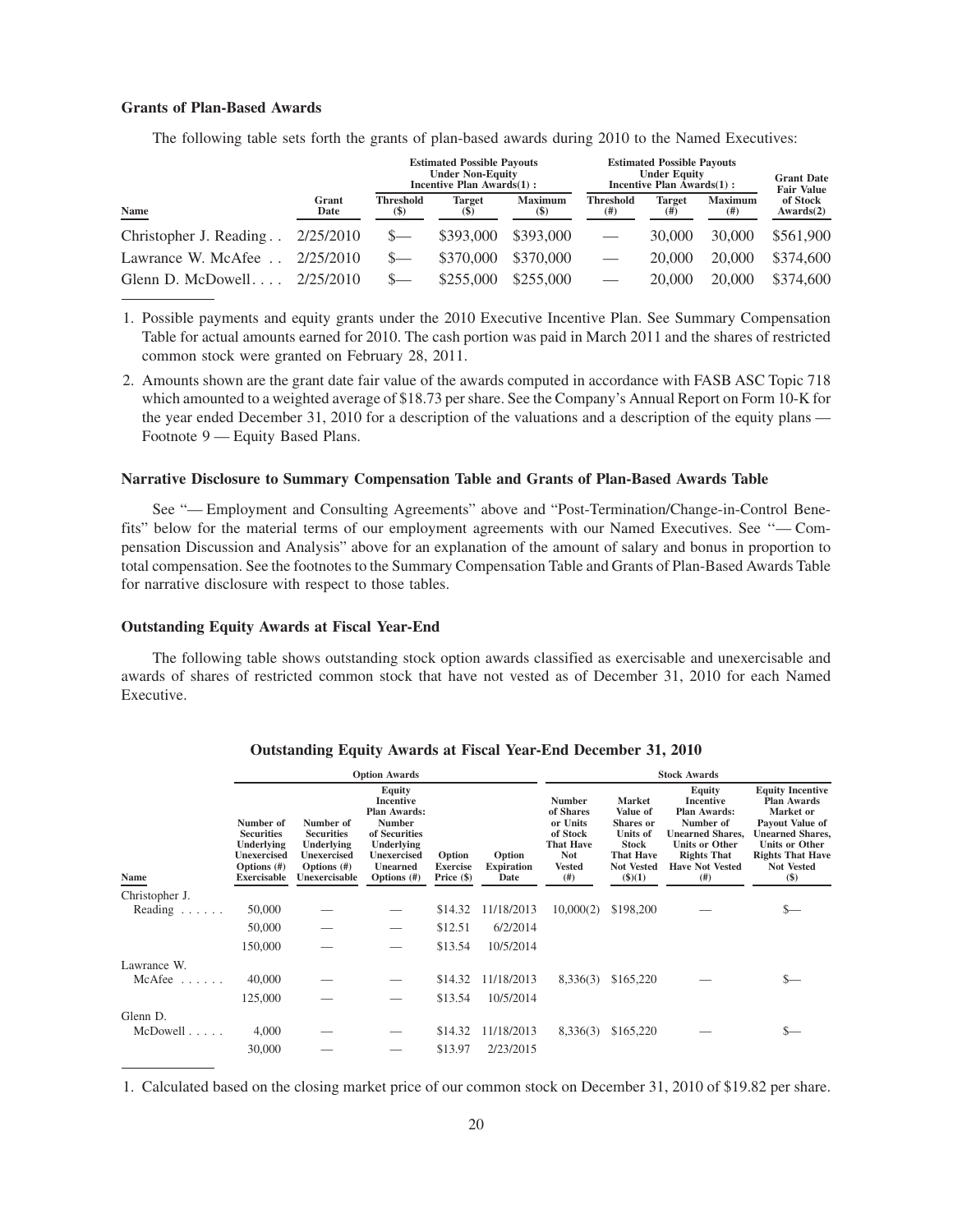- 2. The transfer restriction on these shares of restricted stock will lapse as follows: 2,500 shares on March 31, June 30, September 30 and December 31, 2011.
- 3. The transfer restriction on these shares of restricted stock will lapse as follows: 2,083 shares March 31, June 30 and September 30, 2011 and 2,087 on December 31, 2011.

## **Option Exercises and Stock Vested Table**

The following table shows the number of shares of our common stock acquired by the Named Executives during 2010 upon the exercise of options and the vesting of restricted stock.

|                                                     | <b>Option Awards</b>                                      |                                              | <b>Stock Awards</b>                                      |                                               |  |
|-----------------------------------------------------|-----------------------------------------------------------|----------------------------------------------|----------------------------------------------------------|-----------------------------------------------|--|
| Name                                                | Number of<br><b>Shares</b><br>Acquired<br>on Exercise (#) | Value<br><b>Realized on</b><br>Exercise (\$) | Number of<br><b>Shares</b><br>Acquired<br>on Vesting (#) | Value<br><b>Realized on</b><br><b>Vesting</b> |  |
| Christopher J. Reading                              |                                                           |                                              | 10,000                                                   | \$177,050                                     |  |
| Lawrance W. McAfee $\dots\dots\dots\dots\dots\dots$ | 60,000                                                    | \$465,050                                    | 8.332                                                    | \$147,518                                     |  |
|                                                     | 15,000                                                    | \$100,800                                    | 8.332                                                    | \$147,518                                     |  |

The value realized on vesting is computed by multiplying the number of shares of stock by the market value of the underlying shares on the vesting date. The closing price of the stock is used as the market value.

## **Post Termination/Change-in-Control Benefits**

Messrs. Reading, McAfee and McDowell's employment agreements may be terminated by us prior to the expiration of its term in the event their respective employment is terminated for "cause" (as defined in each agreement). If a "change in control" (as defined in each agreement) occurs and Mr. Reading does not continue as the President and Chief Executive Officer of the Company after the change of control, or Mr. McAfee does not continue as Executive Vice President and Chief Financial Officer of the Company after the change of control, each of Messrs. Reading and McAfee, as applicable, will be entitled to a change of control benefit of \$500,000 (payable in equal amounts over the remaining term of the agreement). If the employment of Mr. Reading or Mr. McAfee is terminated by us without "cause" or by the executive for "good reason," he would be entitled to receive the compensation then in effect for the remainder of the term of the agreement and the greater of: (i) the bonus paid or payable to Mr. Reading or Mr. McAfee, as applicable, with respect to the last fiscal year completed prior to the termination, or (ii) the average of the bonuses paid to Mr. Reading or Mr. McAfee, as applicable, over the last three fiscal years of employment ending with the last fiscal year prior to termination. If a "change in control" (as defined in the agreement) occurs and Mr. McDowell does not continue as our Chief Operating Officer after the change of control, Mr. McDowell will be entitled to a change of control benefit of \$283,333 (payable in equal amounts over the remaining term of the agreement). If the employment of Mr. McDowell is terminated by the Company without "cause" or by Mr. McDowell for "good reason," he would be entitled to receive the compensation then in effect for the remainder of the term of the agreement and the greater of: (i) the bonus paid or payable to Mr. McDowell with respect to the last fiscal year completed prior to the termination, or (ii) the average of the bonuses paid to Mr. McDowell over the last three fiscal years of employment ending with the last fiscal year prior to termination.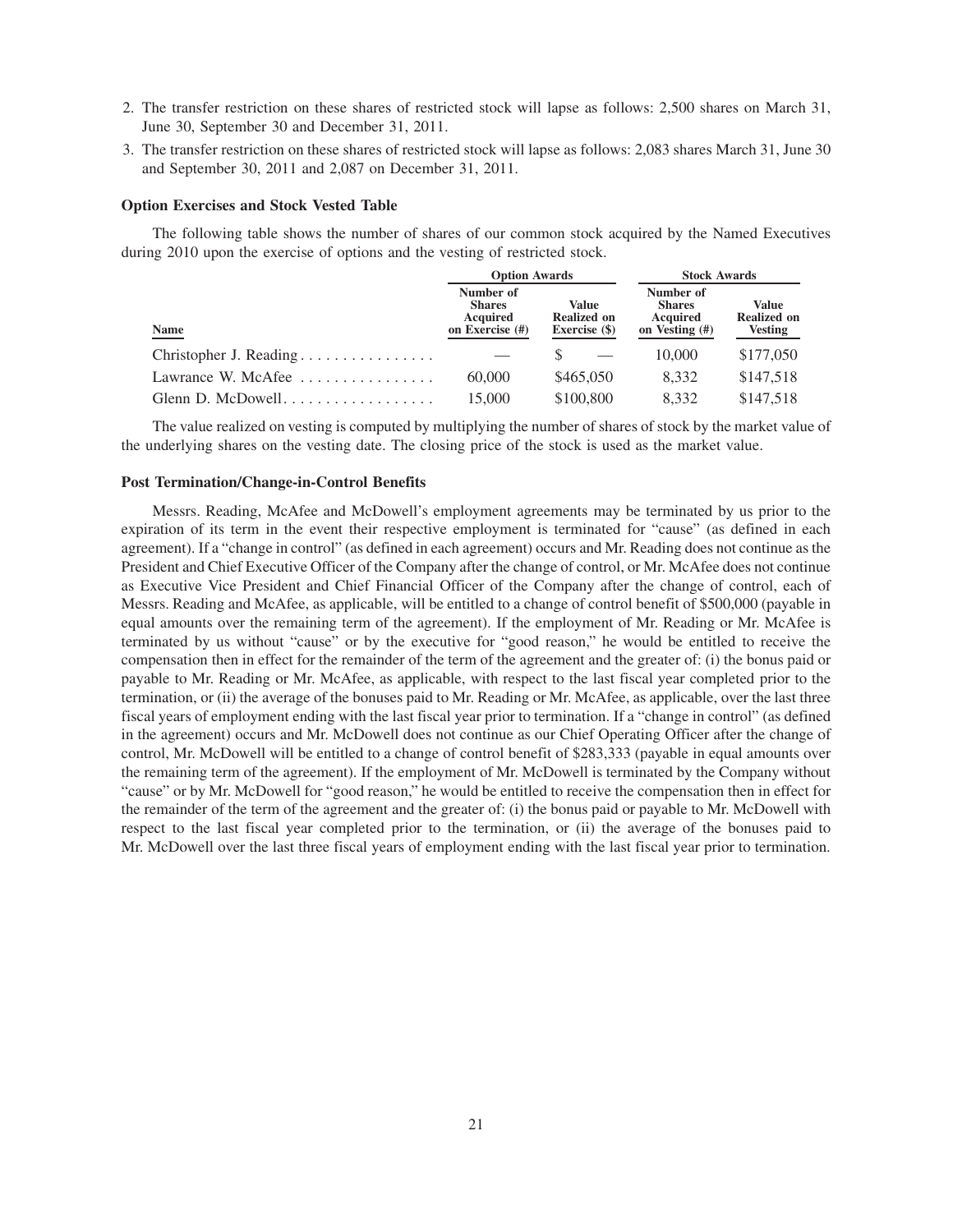The amount of compensation payable to each Named Executive under the agreements is detailed in the tables below:

## **Christopher Reading Chief Executive Officer**

| <b>Executive Benefits and Payments</b><br>Upon Termination $(1)$                        | <b>Voluntary</b><br><b>Termination</b><br>or For<br>Cause | <b>Without</b><br>Cause | <b>Executive</b><br><b>Resigns</b><br><b>For Good</b><br><b>Reason</b> | <b>Change In</b><br>Control |  |
|-----------------------------------------------------------------------------------------|-----------------------------------------------------------|-------------------------|------------------------------------------------------------------------|-----------------------------|--|
| Compensation                                                                            |                                                           |                         |                                                                        |                             |  |
| $Severance(2) \ldots \ldots \ldots \ldots \ldots \ldots \ldots \ldots$                  |                                                           | 860,000<br>\$.          | 860,000<br>S.                                                          | 430,000<br>S                |  |
| Annual Cash Incentive $(3)$                                                             |                                                           | 393,000                 | 393,000                                                                | 393,000                     |  |
| Change of Control Benefit $(4)$                                                         |                                                           |                         |                                                                        | 500,000                     |  |
| Restricted Stock (Unvested and<br>$(Accelerated)(5) \ldots \ldots \ldots \ldots \ldots$ |                                                           |                         |                                                                        | 792,800                     |  |
| <b>Benefits and Perquisities</b>                                                        |                                                           |                         |                                                                        |                             |  |
| Health and Dental Coverage $(6)$                                                        |                                                           | 19,522                  | 19,522                                                                 | 9,761                       |  |
| $Total \dots \dots \dots \dots \dots \dots \dots \dots \dots \dots \dots$               |                                                           | \$1,272,522             | \$1,272,522                                                            | \$2,125,561                 |  |

## **Lawrance McAfee Chief Financial Officer**

| <b>Executive Benefits and Payments</b><br>Upon Termination $(1)$                        | <b>Voluntary</b><br><b>Termination</b><br>or For<br>Cause | Without<br>Cause | <b>Executive</b><br><b>Resigns</b><br><b>For Good</b><br><b>Reason</b> | <b>Change In</b><br>Control |  |
|-----------------------------------------------------------------------------------------|-----------------------------------------------------------|------------------|------------------------------------------------------------------------|-----------------------------|--|
| <b>Compensation</b>                                                                     |                                                           |                  |                                                                        |                             |  |
| $Severance(2) \ldots \ldots \ldots \ldots \ldots \ldots \ldots \ldots$                  |                                                           | 770,000<br>S.    | 770,000<br>S.                                                          | 385,000<br>S.               |  |
| Annual Cash Incentive $(3)$                                                             |                                                           | 370,000          | 370,000                                                                | 370,000                     |  |
| Change of Control Benefit(4) $\dots \dots$                                              |                                                           |                  |                                                                        | 500,000                     |  |
| Restricted Stock (Unvested and<br>$(Accelerated)(5) \ldots \ldots \ldots \ldots \ldots$ |                                                           |                  |                                                                        | 561,620                     |  |
| <b>Benefits and Perquisities</b>                                                        |                                                           |                  |                                                                        |                             |  |
| Health and Dental Coverage $(6)$                                                        |                                                           | 19,522           | 19,522                                                                 | 9,761                       |  |
| $Total \dots \dots \dots \dots \dots \dots \dots \dots \dots \dots \dots$               |                                                           | \$1,159,522      | \$1,159,522                                                            | \$1,826,381                 |  |

## **Glenn McDowell Chief Operating Officer**

| <b>Executive Benefits and Payments</b><br>Upon Termination $(1)$                               | <b>Voluntary</b><br><b>Termination</b><br>or For<br>Cause | <b>Without</b><br>Cause | <b>Executive</b><br><b>Resigns</b><br><b>For Good</b><br><b>Reason</b> | <b>Change In</b><br><b>Control</b> |
|------------------------------------------------------------------------------------------------|-----------------------------------------------------------|-------------------------|------------------------------------------------------------------------|------------------------------------|
| <b>Compensation</b>                                                                            |                                                           |                         |                                                                        |                                    |
| $Severance(2) \ldots \ldots \ldots \ldots \ldots \ldots \ldots \ldots$                         |                                                           | \$580,000               | \$580,000                                                              | 290,000<br><sup>S</sup>            |
|                                                                                                |                                                           | 255,000                 | 255,000                                                                | 255,000                            |
| Change of Control Benefit $(4)$                                                                |                                                           |                         |                                                                        | 283,333                            |
| Restricted Stock (Unvested and<br>$(Accelerated)(5) \ldots \ldots \ldots \ldots \ldots \ldots$ |                                                           |                         |                                                                        | 561,620                            |
| <b>Benefits and Perquisities</b>                                                               |                                                           |                         |                                                                        |                                    |
| Health and Dental Coverage $(6)$                                                               |                                                           | 19,522                  | 19,522                                                                 | 9,761                              |
|                                                                                                |                                                           | \$854,522               | \$854,522                                                              | \$1,399,714                        |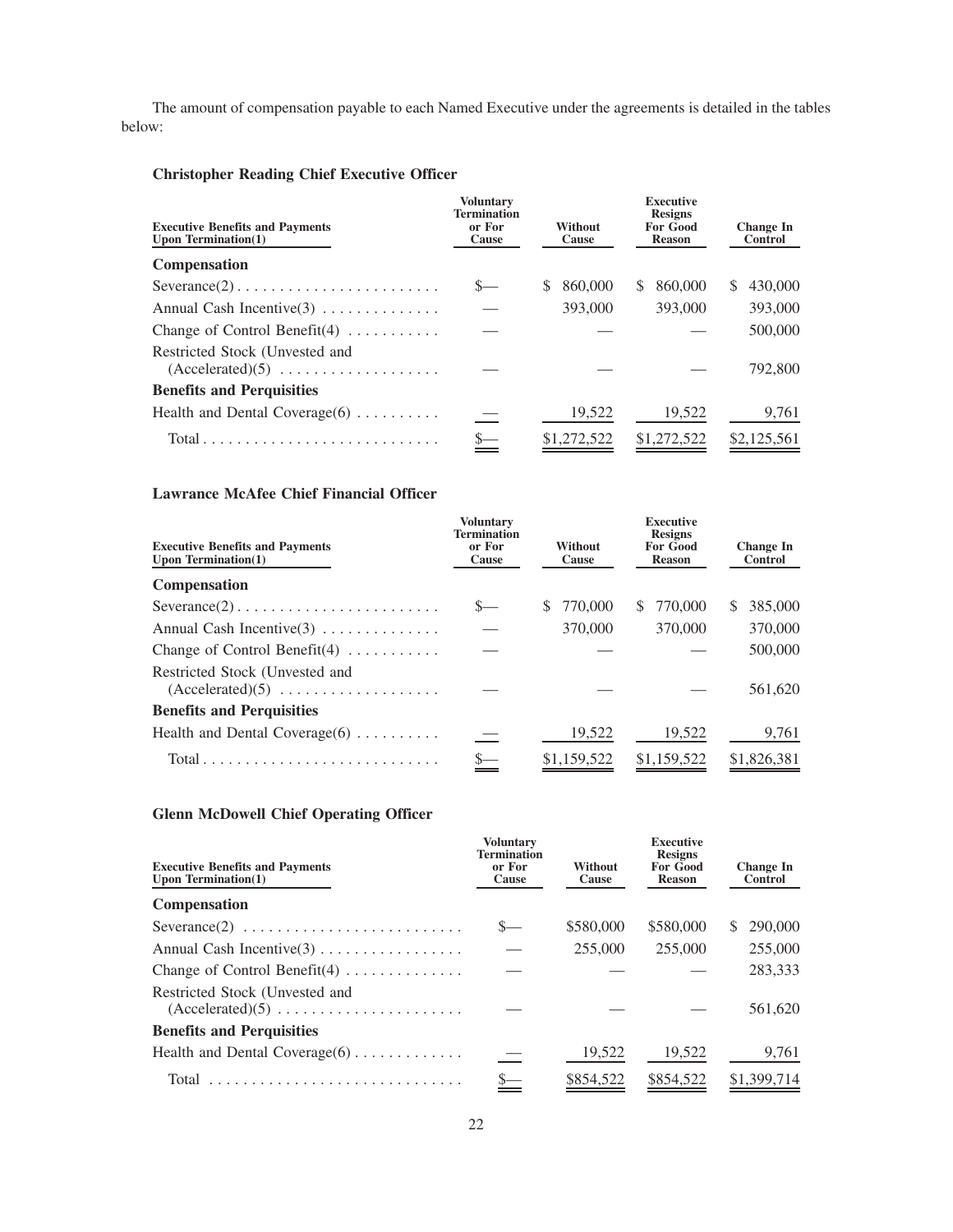- 1. For purposes of this analysis, we assumed the effective date of termination is December 31, 2010, the current term of the employment agreements was automatically renewed through December 31, 2012, the price per share of our common stock on the date of termination is \$19.82 and that the executive's base salary is as follows: Mr. Reading — \$430,000; Mr. McAfee — \$385,000; and Mr. McDowell — \$290,000.
- 2. Under "Without Cause" and "Executive Resigns for Good Reason", severance is calculated as base salary over the remaining term of the employment agreement which expires on December 31, 2012.
- 3. Annual cash incentive is based on the greater of (i) the bonus paid or payable to the executive with respect to last fiscal year of the Company completed prior to termination or (ii) the average of the bonuses paid to the executive over the three fiscal years of the Company ending with the last fiscal year completed prior to the termination.
- 4. Based on amounts stipulated in the respective employment agreements.
- 5. Pursuant to the Restricted Stock Agreement for each executive, all restrictions and conditions on shares of restricted stock will be deemed satisfied and shares will be fully vested upon a "Change in Control".
- 6. Calculated for the remaining term of the agreement which expires on December 31, 2012. In the event of a "Change in Control", the remaining term of the agreements is one year from such event.

## **COMPENSATION COMMITTEE REPORT**

The Compensation Committee was composed of four independent directors during 2010. It acts under a written charter adopted by the Board. The primary function of the Compensation Committee is to recommend to the Board the compensation to be paid to our directors, determine the compensation for our executive officers and administer incentive stock plans. The committee has reviewed and discussed with management the Compensation Discussion and Analysis set forth herein. Based on its review, the related discussions and such other matters deemed relevant and appropriate by the committee, the committee has recommended to the Board that the Compensation Discussion and Analysis be included in the Company's Proxy Statement relating to the 2011 Annual Meeting of Stockholders.

Respectfully submitted,

*The Compensation Committee* Daniel C. Arnold, Chairman Bruce D. Broussard Jerald Pullins Clayton K. Trier

### **Compensation Committee Interlocks and Insider Participation**

The current members of the Compensation Committee are Messrs. Arnold (Chairman), Broussard, Pullins and Trier. None of the members of the Compensation Committee is or has been an officer or employee of the Company or any of its subsidiaries and none of our executive officers has served on the board of directors or compensation committee of any other entity that has or has had an executive officer who served as a member of our Board of Directors or Compensation Committee during 2010.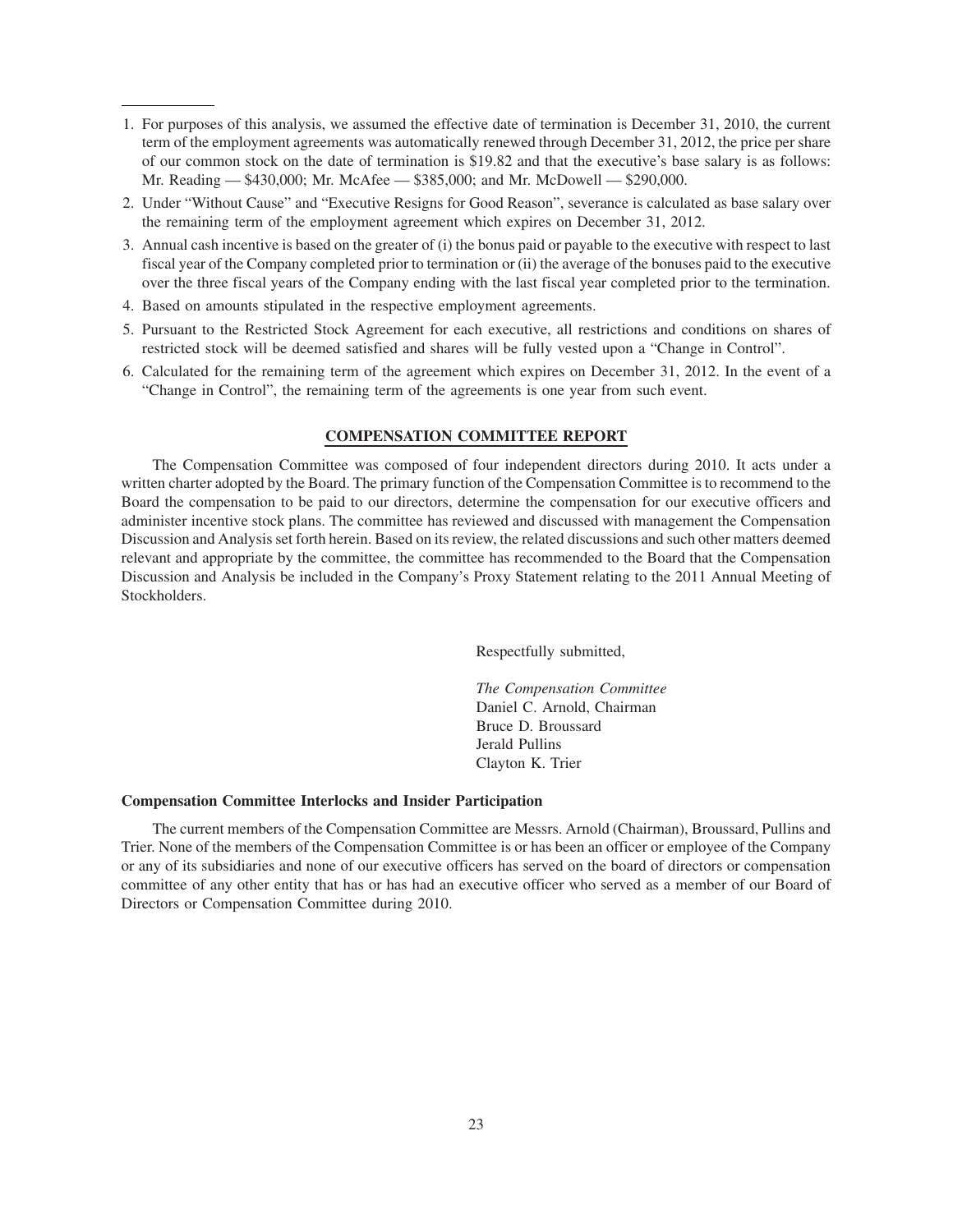## **Securities Authorized for Issuance Under Equity Compensation Plans**

The following table provides information about our common stock that may be issued upon the exercise of options and rights under all of our existing equity compensation plans as of December 31, 2010:

| <b>Plan Category</b>                                                                          | <b>Number of Securities</b><br>to be Issued Upon<br><b>Exercise of</b><br><b>Outstanding Options</b><br>and Rights | <b>Weighted Average</b><br><b>Exercise Price of</b><br>Outstanding<br><b>Options and Rights</b> | <b>Number of Securities</b><br><b>Remaining Available for</b><br><b>Future Issuance Under Equity</b><br><b>Compensation Plans</b><br><b>Excluding Securities</b><br>Reflected in 1st Column |
|-----------------------------------------------------------------------------------------------|--------------------------------------------------------------------------------------------------------------------|-------------------------------------------------------------------------------------------------|---------------------------------------------------------------------------------------------------------------------------------------------------------------------------------------------|
| <b>Equity Compensation Plans</b><br>Approved by<br>$Stockholders(1) \ldots \ldots \ldots$     | 599,890                                                                                                            | \$14.38                                                                                         | 539,789                                                                                                                                                                                     |
| <b>Equity Compensation Plans</b><br>Not Approved by<br>$Stockholders(2) \ldots \ldots \ldots$ | 124,000                                                                                                            | \$13.94                                                                                         |                                                                                                                                                                                             |
| $Total \dots \dots \dots \dots \dots \dots \dots$                                             | 723,890                                                                                                            | \$14.30                                                                                         | 539,789                                                                                                                                                                                     |

1. The 1992 Stock Option Plan, as amended (the "1992 Plan"), expired in 2002, and no new option grants can be awarded subsequent to this date. The Amended and Restated 2003 Stock Incentive Plan (the "2003 Plan") permits us to grant stock-based compensation to employees, consultants and outside directors of the Company. The Amended and Restated 1999 Employee Stock Option Plan (the "Amended 1999 Plan") permits us to grant stock-based compensation to employees and non-employee directors.

2. Inducement options were granted to certain individuals in connection with their offers of employment or initial affiliation with us. Each inducement option was made pursuant to an option grant agreement.

For further descriptions of the 1992 Plan, Amended 1999 Plan, Amended 2003 Plan and the inducement options, see "Equity Based Plans" in Note 9 of the Notes to the Consolidated Financial Statements in Item 8 of our Annual Report on Form 10-K for the year ended December 31, 2010.

### **Certain Relationships and Related Transactions**

The charter of the Audit Committee requires that the Audit Committee review and approve all insider and affiliated party transactions. The Audit Committee did not consider any insider or affiliated party transaction in 2010.

### **Section 16(a) Beneficial Ownership Reporting Compliance**

Section 16(a) Exchange Act requires our directors and executive officers, and persons who own more than 10% of our equity securities to file with the SEC initial reports of ownership and reports of changes in ownership of our common stock. Officers, directors and greater than 10% stockholders are required by SEC regulation to furnish us with copies of all Section 16(a) reports they file.

To our knowledge, based solely on a review of the copies of those forms furnished to the Company and written representations from the executive officers and directors, we believe that during 2010 all Section 16(a) filing requirements applicable to our directors and officers were complied with on a timely basis.

## **ITEM 2.** *NON-BINDING APPROVAL OF EXECUTIVE COMPENSATION*

Section 14A of the Exchange Act requires that we include in this Proxy Statement a non-binding stockholder vote on our executive compensation as described in this Proxy Statement (commonly referred to as "Say-on-Pay") and a non-binding stockholder vote to advise on whether such Say-on-Pay vote should occur every one, two or three years.

We encourage stockholders to review the Compensation Discussion and Analysis on pages 13 to 23 to this Proxy Statement.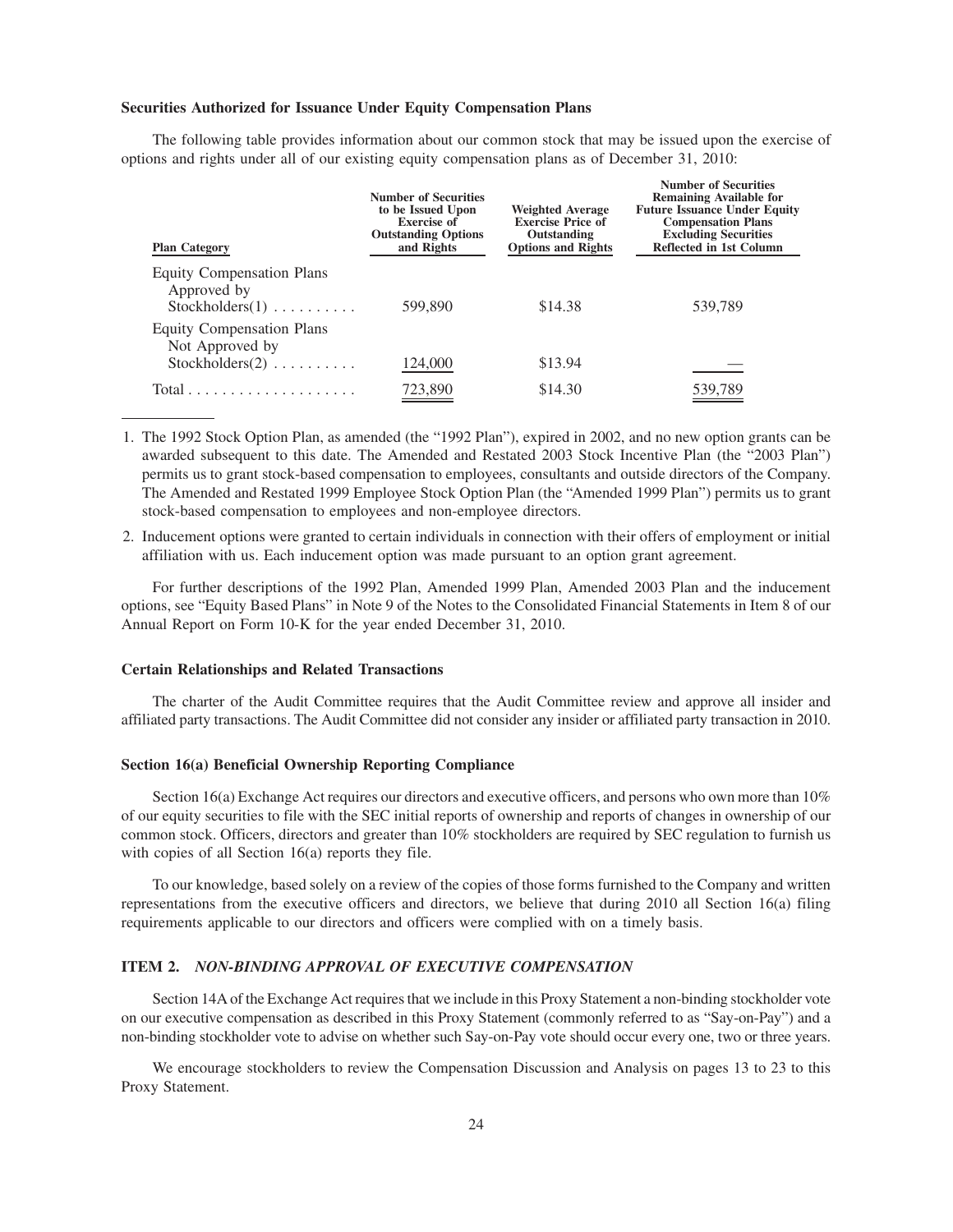The Board strongly endorses the Company's executive compensation program and recommends that the stockholders vote in favor of the following resolution:

"RESOLVED, that the stockholders approve the compensation of the Company's named executive officers as described in this Proxy Statement under "Executive Compensation", including the Compensation Discussion and Analysis and the tabular and narrative disclosure contained in this Proxy Statement."

Because your vote is non-binding, it will not be binding upon the Board or the Compensation Committee and neither the Board nor the Compensation Committee will be required to take any action as a result of the outcome of the vote on this proposal. The Compensation Committee will carefully consider the outcome of the vote when considering future executive compensation arrangements.

Properly executed but unmarked proxies will be voted FOR approval of the Company's executive compensation. Under current regulations, a broker is prohibited from voting for this proposal without receiving instructions from you. **The Board of Directors believes that approving the Company's executive compensation is in the best interest of the Company. The approval of the Company's executive compensation will require the affirmative vote of holders of a majority of votes cast on this matter in person or by proxy. Accordingly, abstentions applicable to shares present at the meeting will not be included in the tabulation of votes cast on this matter.**

## **THE BOARD OF DIRECTORS RECOMMENDS THAT THE STOCKHOLDERS VOTE FOR THE APPROVAL OF THE COMPANY'S EXECUTIVE COMPENSATION.**

## **ITEM 3 —** *NON-BINDING VOTE ON FREQUENCY OF NON-BINDING EXECUTIVE COMPENSATION VOTES*

As mentioned above, Section 14A of the Exchange Act requires that we include in this Proxy Statement a separate non-binding stockholder vote to advise on whether the type of Say-on-Pay vote performed in Item 2 above should take place for stockholders of the Company every one, two or three years. You have the option to vote for any one of these three options, or to abstain on the matter.

The Board has determined that an advisory vote on executive compensation every three years is the best approach for the Company based on a number of considerations, including the following:

- our compensation program is designed to induce performance over a short and longer term multi-year period;
- a three-year vote cycle gives the Board sufficient time to thoughtfully consider the results of a Say on Pay vote and to implement any desired changes to our executive compensation policies and procedures; and
- a three-year cycle will provide investors sufficient time to evaluate the effectiveness of our short-term and long-term compensation strategies and the related business outcomes of the Company.

Although the vote is non-binding, our Board will take into account the outcome of the vote when making future decisions about the Company's executive compensation policies and procedures. The Company's stockholders also have the opportunity to provide additional feedback on important matters involving executive compensation even in years when Say-on-Pay votes do not occur. For example, as discussed under "Communications with the Board of Directors and Attendance at Annual Meeting", the Company provides stockholders an informal opportunity to communicate directly with the Board, including on issues of executive compensation.

Properly executed but unmarked proxies will be voted FOR the option "three years" as the frequency of nonbinding stockholder votes regarding executive compensation. Under current regulations, a broker is prohibited from voting for this proposal without receiving instructions from you. **The Board of Directors believes that the option "three years" is in the best interest of the Company. The option "one year," "two years" or "three years" will be determined by a plurality of the votes cast at the Annual Meeting. Abstentions and broker non-votes will not be treated as a vote for or against any option and will not affect the outcome of the proposal.**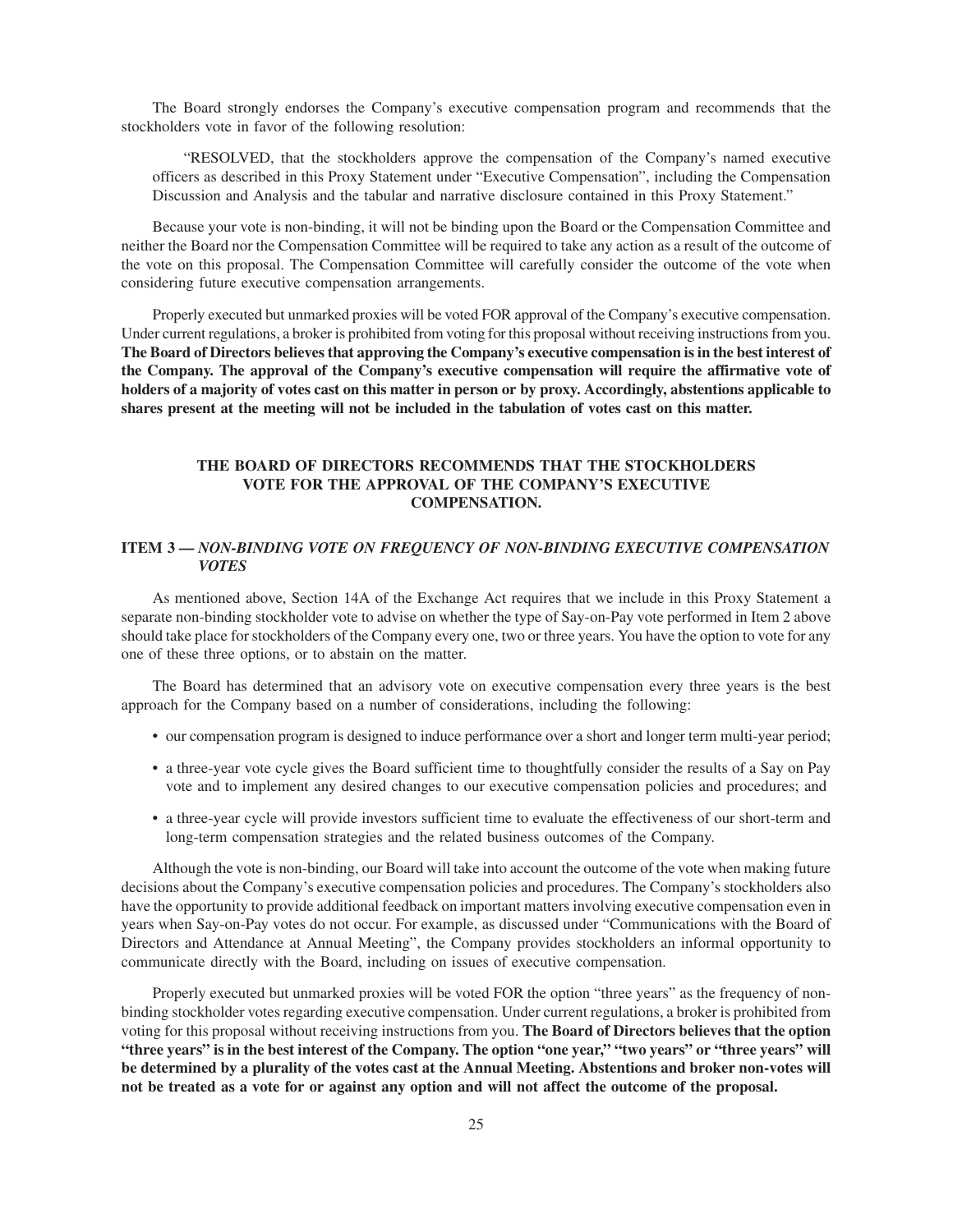## **THE BOARD OF DIRECTORS RECOMMENDS THAT THE STOCKHOLDERS VOTE FOR "THREE YEARS" AS THE FREQUENCY FOR STOCKHOLDER SAY ON PAY VOTES**

## **ITEM 4 —** *RATIFICATION OF THE APPOINTMENT OF INDEPENDENT REGISTERED PUBLIC ACCOUNTING FIRM*

Our Audit Committee has appointed and recommends the ratification of the appointment of Grant Thornton LLP as our independent registered public accounting firm to conduct the audit of our financial statements for the year ending December 31, 2011 and to render other services as required and approved by the committee. Grant Thornton LLP has acted as our independent registered public accounting firm since August 27, 2004. Representatives of Grant Thornton LLP are expected to attend our Annual Meeting, are expected to be available to respond to questions by stockholders and will have an opportunity to make a statement if they desire to do so, although it is not expected that a statement will be made.

If the stockholders fail to ratify the appointment of Grant Thornton LLP, the Audit Committee will consider whether or not to retain that firm since stockholder ratification of the appointment is not required and the committee has the responsibility for appointment of our independent registered public accounting firm. Even if the stockholders ratify the appointment, the committee, in its discretion, may direct the appointment of a different independent firm at any time during the year if it determines that such a change would be in the best interests of the Company and our stockholders.

**Properly executed but unmarked proxies will be voted FOR approval of the ratification of the appointment of Grant Thornton LLP as our independent registered public accounting firm for the year ending December 31, 2011.** The Board of Directors believes that ratifying the appointment of Grant Thornton LLP is in the best interest of the Company. The approval of the ratification of Grant Thornton LLP will require the affirmative vote of holders of a majority of votes cast on this matter in person or by proxy. Accordingly, abstentions applicable to shares present at the meeting will not be included in the tabulation of votes cast on this matter.

# **THE BOARD OF DIRECTORS RECOMMENDS THAT THE STOCKHOLDERS VOTE FOR THE RATIFICATION OF THE APPOINTMENT OF GRANT THORNTON LLP AS OUR INDEPENDENT REGISTERED PUBLIC ACCOUNTING FIRM FOR THE YEAR ENDING DECEMBER 31, 2011**

## **INDEPENDENT PUBLIC ACCOUNTANTS**

Grant Thornton LLP has acted as our independent registered public accounting firm since August 27, 2004.

## **Audit and Audit-Related Fees**

The following table sets forth the fees billed for services performed by Grant Thornton LLP for fiscal years 2010 and 2009:

| <b>2010</b> | 2009      |
|-------------|-----------|
|             |           |
|             |           |
|             |           |
|             |           |
| \$445,784   | \$460,435 |

"Audit Fees" include fees for professional services rendered in connection with the audit of our financial statements and internal controls over financial reporting for the fiscal year as well as reviews of our interim financial statements included in our quarterly reports on Form 10-Q.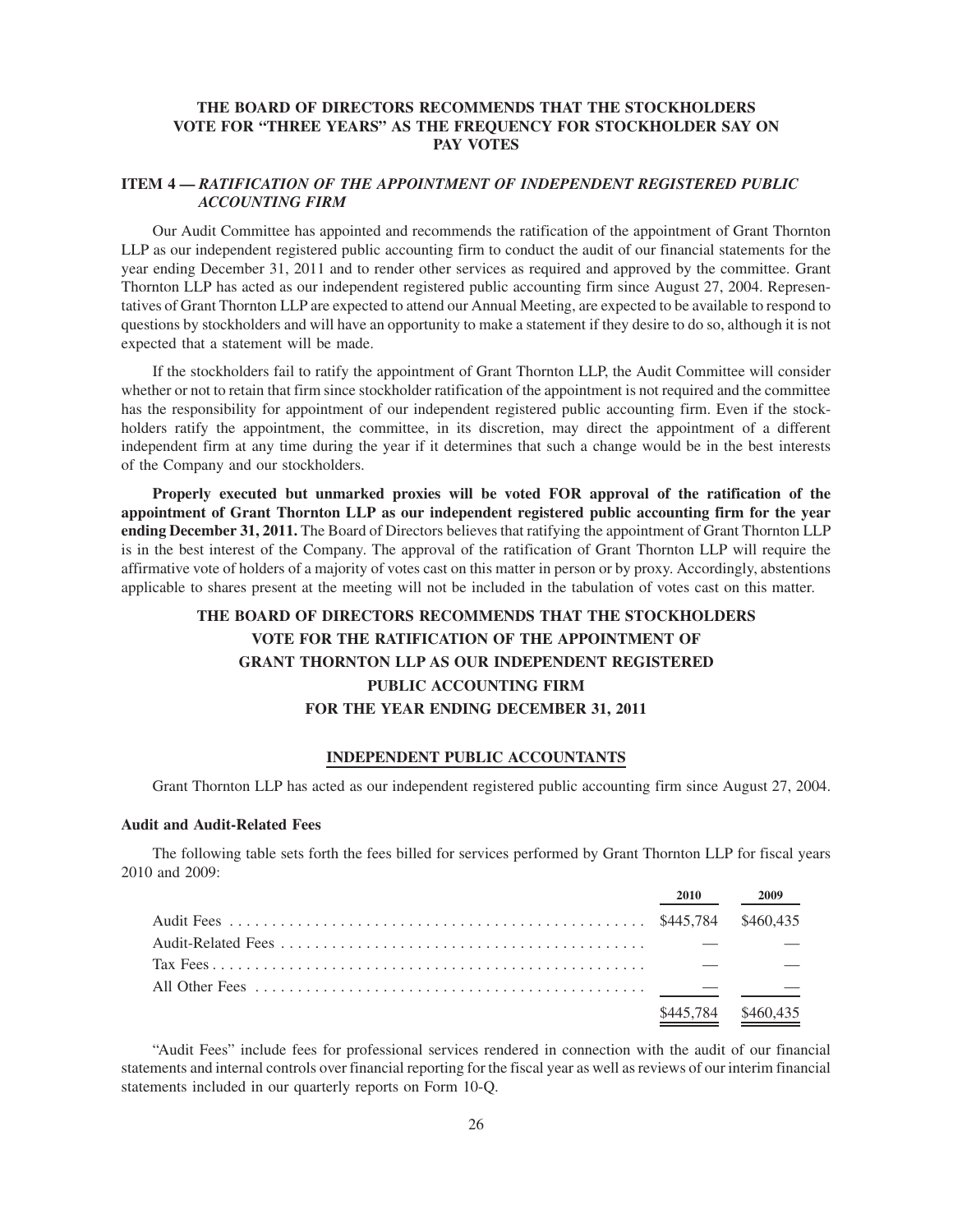The Audit Committee is authorized to delegate to one or more of its members the authority to pre-approve any defined audit and permitted non-audit services to be provided by the independent auditors, and related fees and other terms of engagement on these matters, provided that each pre-approval decision is presented to the full Audit Committee at its next scheduled meeting. In 2010 and 2009, 100% of the audit-related services were pre-approved under authority granted by the committee to its chairman pursuant to these pre-approval procedures. Grant Thornton LLP has not provided any tax or other non-audit services to the Company.

## **Report of the Audit Committee**

The following Audit Committee Report is provided in accordance with the rules and regulations of the SEC. Pursuant to such rules and regulations, this report does not constitute "soliciting materials" and should not be deemed filed with or incorporated by reference into any other Company filings with the SEC under the Securities Act of 1933 or the Exchange Act or subject to the liabilities of Section 18 of the Exchange Act, except to the extent the Company specifically incorporates such information by reference.

The Board of Directors has appointed an Audit Committee consisting of Messrs. Trier (Chairman), Brookner, Johnston, Pullins and Dr. Harris, all of whom are financially literate and independent (as that term is defined by the NASDAQ Marketplace Rules and SEC Rule 10A-3(b)). The Board of Directors has determined Messrs. Brookner, Trier and Pullins to be the "audit committee financial experts" under the rules of the SEC.

Under the Sarbanes-Oxley Act, the Audit Committee is directly responsible for the selection, appointment, retention, compensation and oversight of the Company's independent auditors, including the pre-approval of both audit and non-audit services (including fees and other terms), and the resolution of disagreements between management and the auditors regarding financial reporting, accounting, internal controls, auditing or other matters.

In carrying out its responsibilities, the Audit Committee: (i) makes such inquiries and reviews as are necessary to monitor the Company's financial reporting, its external audits and its processes for compliance with laws and regulations, (ii) monitors the adequacy and effectiveness of the accounting and financial controls of the Company and elicits recommendations for the improvement of internal control processes and systems, (iii) reviews the planning, scope and results of the annual audit of the Company's financial statements conducted by the Company's independent auditors, (iv) reviews the scope and approves in advance any other services to be provided by the Company's independent auditors, and (v) provides to the Board of Directors the results of its reviews and any recommendations derived therefrom, including such additional information and materials as it may deem necessary to make the Board aware of significant financial matters that may require Board attention.

The Audit Committee has a sub-committee which provides general oversight of our Company's compliance with legal and regulatory requirements regarding healthcare operations ("Compliance Committee"). The Compliance Committee also monitors the Company's telephone "hotline" by which it can directly receive, on an anonymous and confidential basis, complaints regarding any subject, including accounting, internal accounting controls, questionable accounting, auditing or other matters that the Company's employees, and non-employees, may have. Members of the Compliance Committee are Messrs. Johnston (Chairman) Brookner and Chapman, and Dr. Harris.

The Audit Committee is authorized to engage independent counsel and other advisors it determines necessary to carry out its duties. The committee did not deem it necessary to engage independent counsel for any matters during 2010.

Management has the primary responsibility for the financial statements and the reporting process, including the systems of internal controls, and for the preparation of financial statements in accordance with accounting principles generally accepted in the United States of America. The Company's independent auditors are responsible for auditing the financial statements and expressing an opinion on the conformity of those audited financials statements with accounting principles generally accepted in the United States of America. The Audit Committee monitors and reviews these processes, and reviews the Company's periodic reports and quarterly earning releases before they are filed with the SEC, but is not responsible for the preparation of the Company's financial statements and reports.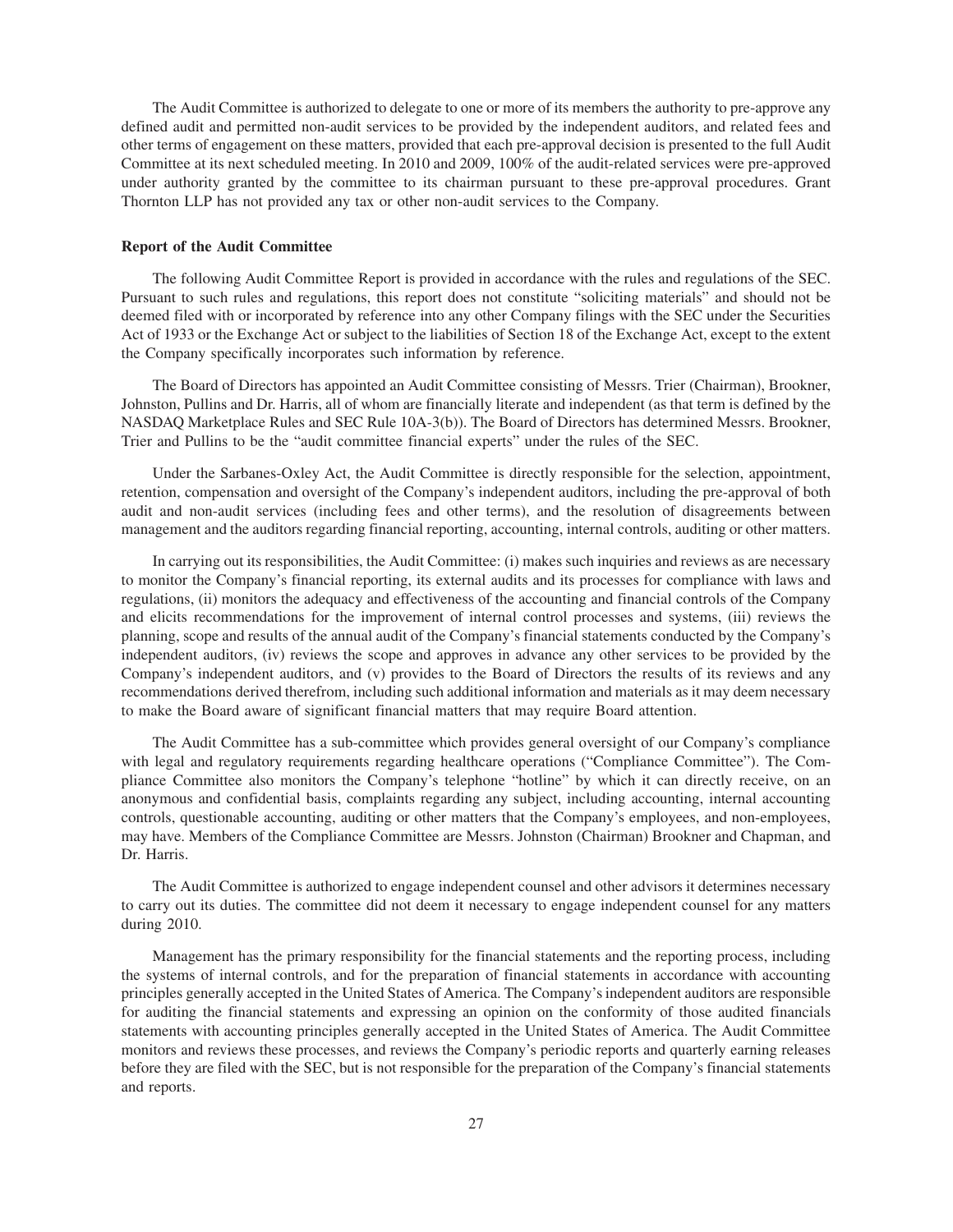In fulfilling its oversight responsibilities, the Audit Committee reviewed and discussed the audited financial statements included in the Company's Annual Report on Form 10-K with management, including a discussion of the quality, not just the acceptability, of the accounting principles, the reasonableness of significant judgments, and the clarity of disclosures in the financial statements. The committee also met with the Company's Chief Executive Officer and Chief Financial Officer to discuss their review of the Company's disclosure controls and procedures and internal control over financial reporting in connection with the filing of the Annual Report on Form 10-K and other periodic reports with the SEC. However, members of the Audit Committee are not employees of the Company and have relied, without independent verification, on management's representation that the financial statements have been prepared with integrity and objectivity and in conformity with accounting principles generally accepted in the United States of America and on the representations of the independent auditors included in their report on the Company's financial statements.

Prior to commencement of audit work, the Audit Committee reviewed and discussed with representatives of Grant Thornton LLP, the Company's independent auditors for fiscal 2010, the overall scope and plans for their audit of the Company's financial statements for fiscal 2010. The committee also reviewed and discussed with Grant Thornton LLP, who are responsible for expressing an opinion on the conformity of those audited financial statements with accounting principles generally accepted in the United States of America, their judgments as to the quality, not just the acceptability, of the Company's financial statements, any changes in accounting policies, sensitive accounting estimates, accounting principles and such other matters as are required to be discussed with the Audit Committee under auditing standards generally accepted in the United States of America, including the matters required to be discussed by the statement on Auditing Standards No. 61, as amended (AICPA, Professional Standards, Vol. 1. AU Section 380), as adopted by the Public Company Accounting Oversight Board in Rule 3200T. The Audit Committee met with Grant Thornton LLP, with and without Company management present, to discuss whether any significant matters regarding internal control over financial reporting had come to the auditors' attention during the conduct of the audit, and the overall quality of the Company's financial reporting.

The Audit Committee has received the written disclosures and the letter from Grant Thornton LLP required by applicable requirements of the Public Company Accounting Oversight Board regarding the independent auditors' communications with the Audit Committee concerning independence and the Audit Committee has discussed with Grant Thornton LLP their independence. The Audit Committee considered, among other things, whether the services Grant Thornton LLP provided to the Company were compatible with maintaining Grant Thornton LLP's independence. The Audit Committee also considered the amount of fees Grant Thornton LLP received for audit and non-audit services.

Based on the reviews and discussions referred to above, the Audit Committee recommended to the Board of Directors that the audited financial statements be included in the Annual Report on Form 10-K for the year ended December 31, 2010 for filing with the SEC.

The Audit Committee is governed by a written charter, adopted by the Board of Directors of the Company, which is included on our website at www.usph.com.

Respectfully submitted,

*The Audit Committee* Clayton K. Trier, Chairman Mark J. Brookner Dr. Bernard A. Harris Marlin Johnston Jerald L. Pullins